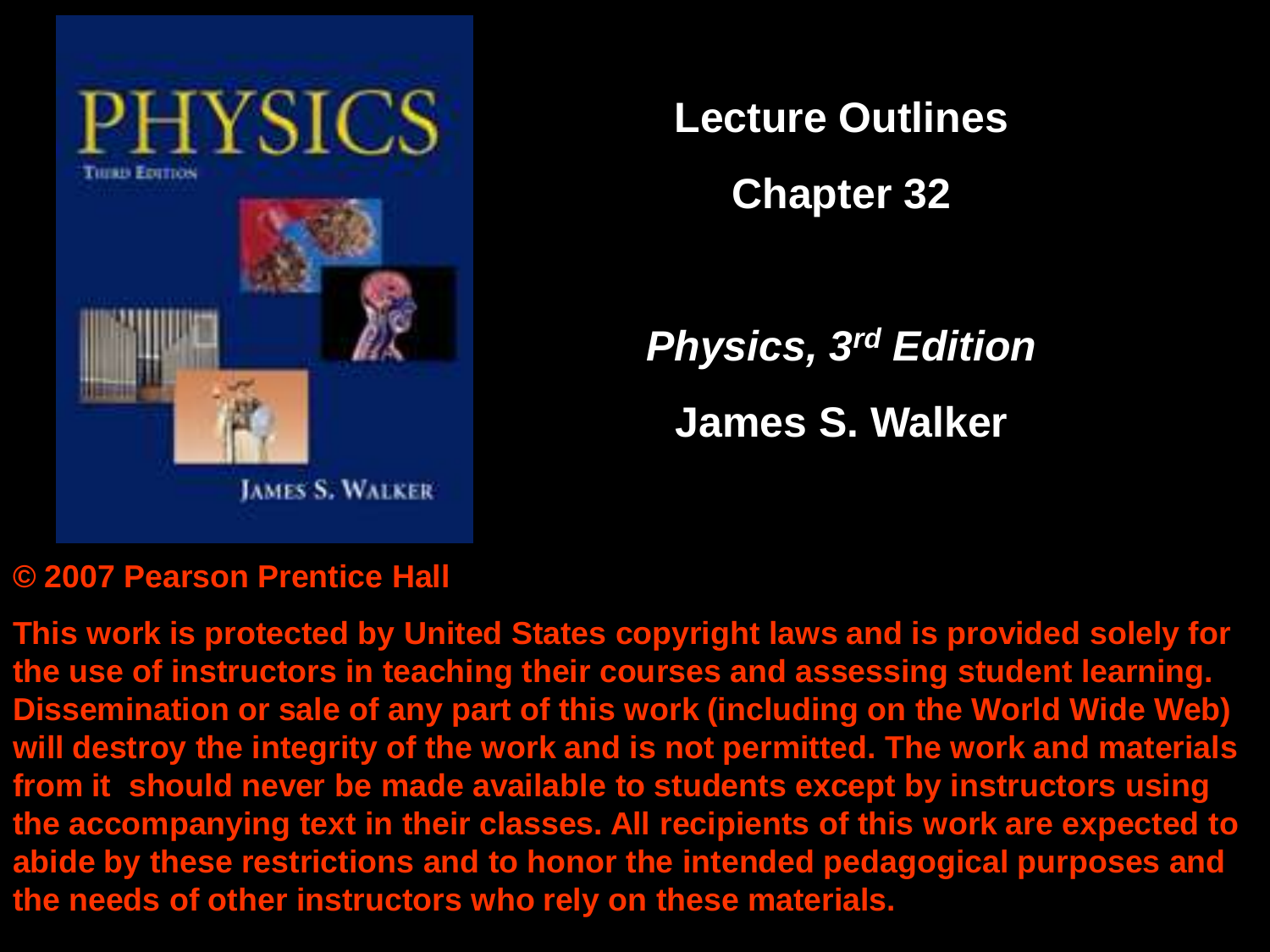# **Chapter 32**

# **Nuclear Physics and Nuclear Radiation**



Copyright C 2007 Pearson Prentice Hall, Inc.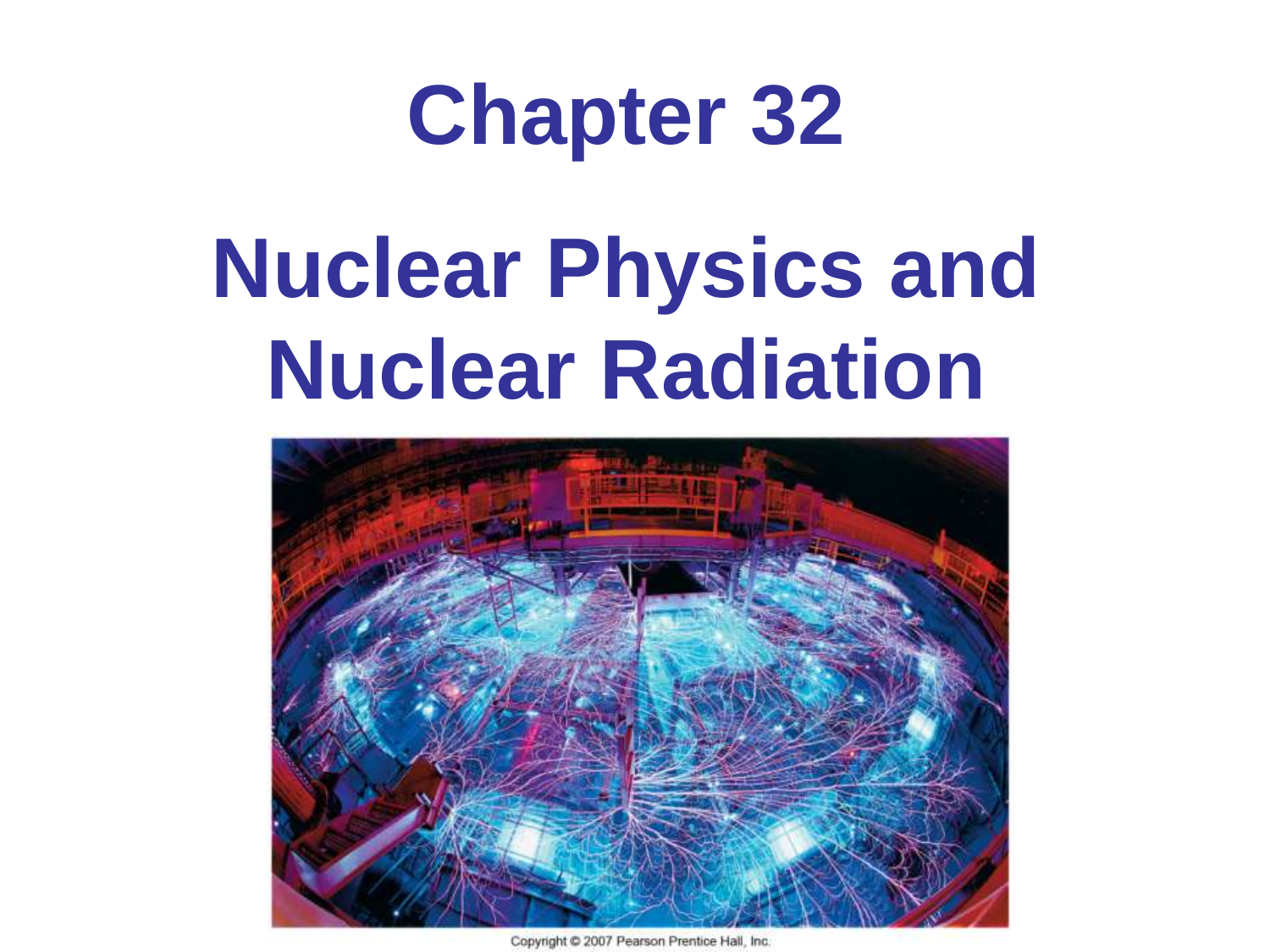# **Units of Chapter 32**

- **The Constituents and Structure of Nuclei**
- **Radioactivity**
- **Half-Life and Radioactive Dating**
- **Nuclear Binding Energy**
- **Nuclear Fission**
- **Nuclear Fusion**
- **Practical Applications of Nuclear Physics**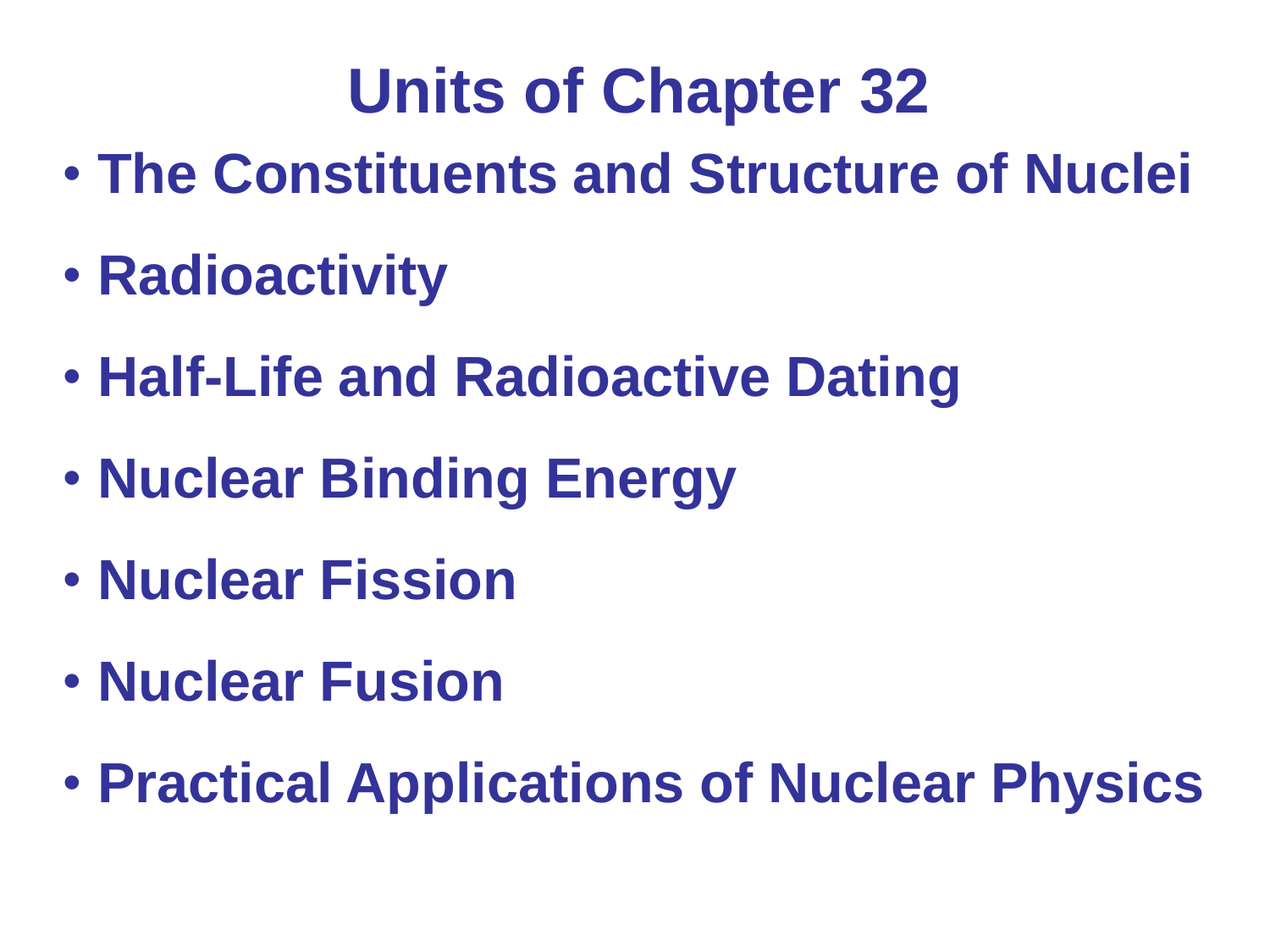# **Units of Chapter 32**

- **Elementary Particles**
- **Unified Forces and Cosmology**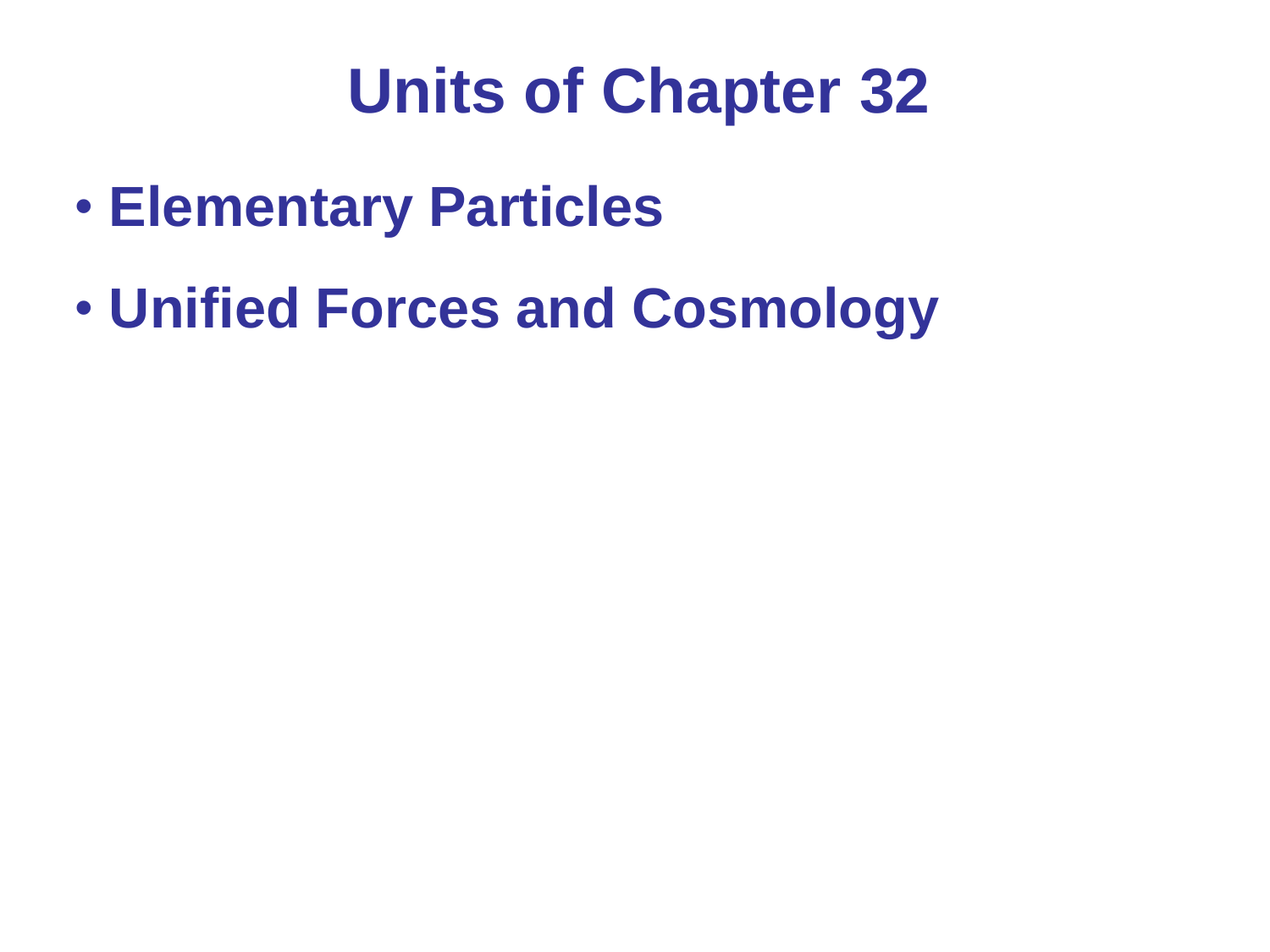**Nuclei contain positively charged protons and neutral neutrons. Nuclei are characterized by the number of protons and neutrons they contain.**

#### **TABLE 32-1**

**Numbers That Characterize a Nucleus** 

- Atomic number  $=$  number Z of protons in nucleus
- Neutron number  $=$  number N of neutrons in nucleus
- Mass number  $=$  number of A nucleons in nucleus

 $A = Z + N$ 

Copyright C 2007 Pearson Prentice Hall, Inc.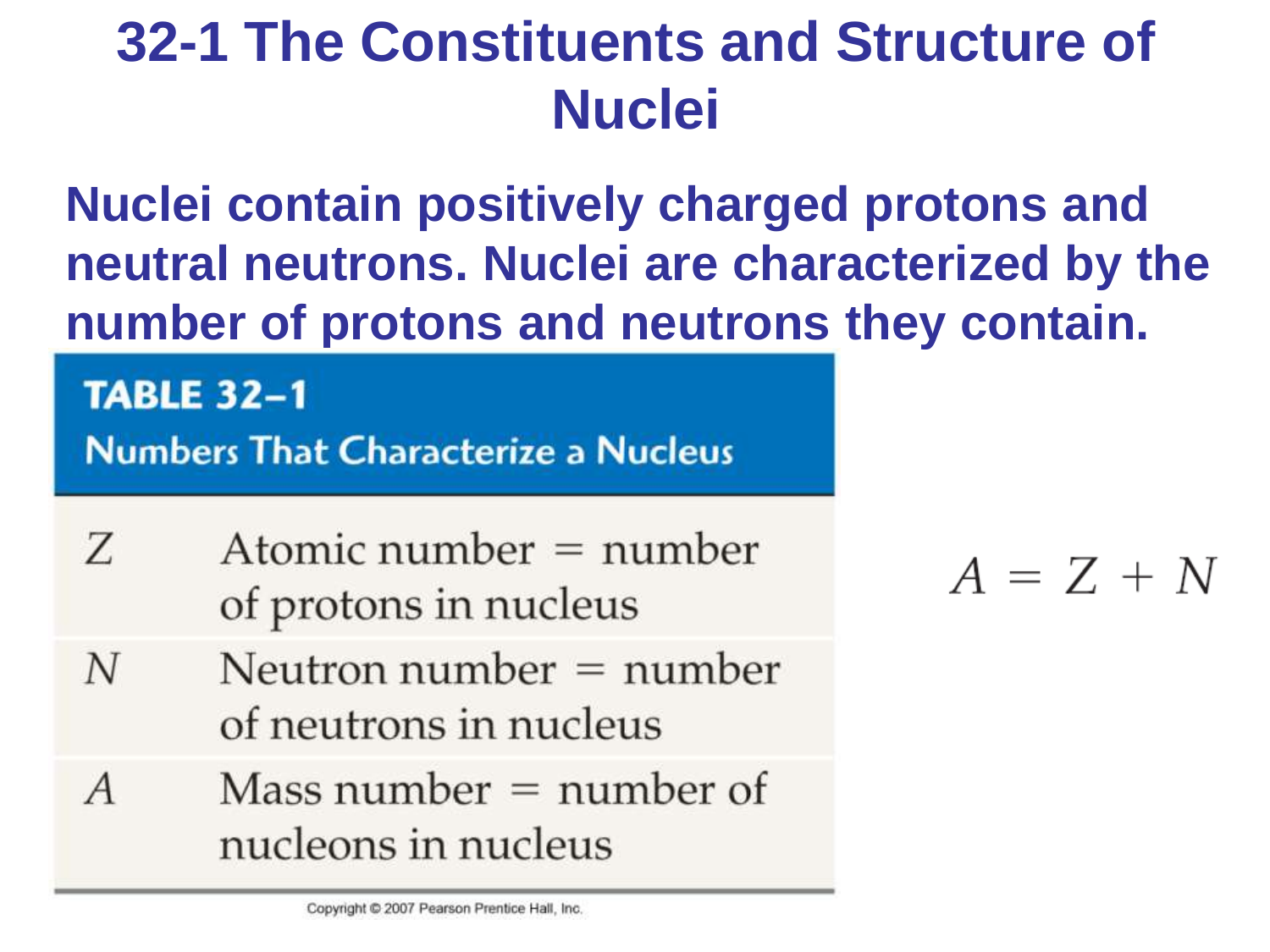#### **The notation for a particular nucleus of element** *X* **is written:**

# **Examples:**  ${}^{14}_{6}C$   ${}^{27}_{13}Al$



 $AX$ 

#### **Masses and charges of atomic particles:**

| <b>TABLE 32-2</b> Mass and Charge of Particles in the Atom |                            |                 |              |                           |  |
|------------------------------------------------------------|----------------------------|-----------------|--------------|---------------------------|--|
| Particle                                                   | Mass (kg)                  | Mass $(MeV/c2)$ | Mass(u)      | Charge $(C)$              |  |
| Proton                                                     | $1.672623 \times 10^{-27}$ | 938.28          | 1.007276     | $+1.6022 \times 10^{-19}$ |  |
| Neutron                                                    | $1.674929 \times 10^{-27}$ | 939.57          | 1.008665     | $\Omega$                  |  |
| Electron                                                   | $9.109390 \times 10^{-31}$ | 0.511           | 0.0005485799 | $-1.6022 \times 10^{-19}$ |  |

Copyright © 2007 Pearson Prentice Hall, Inc.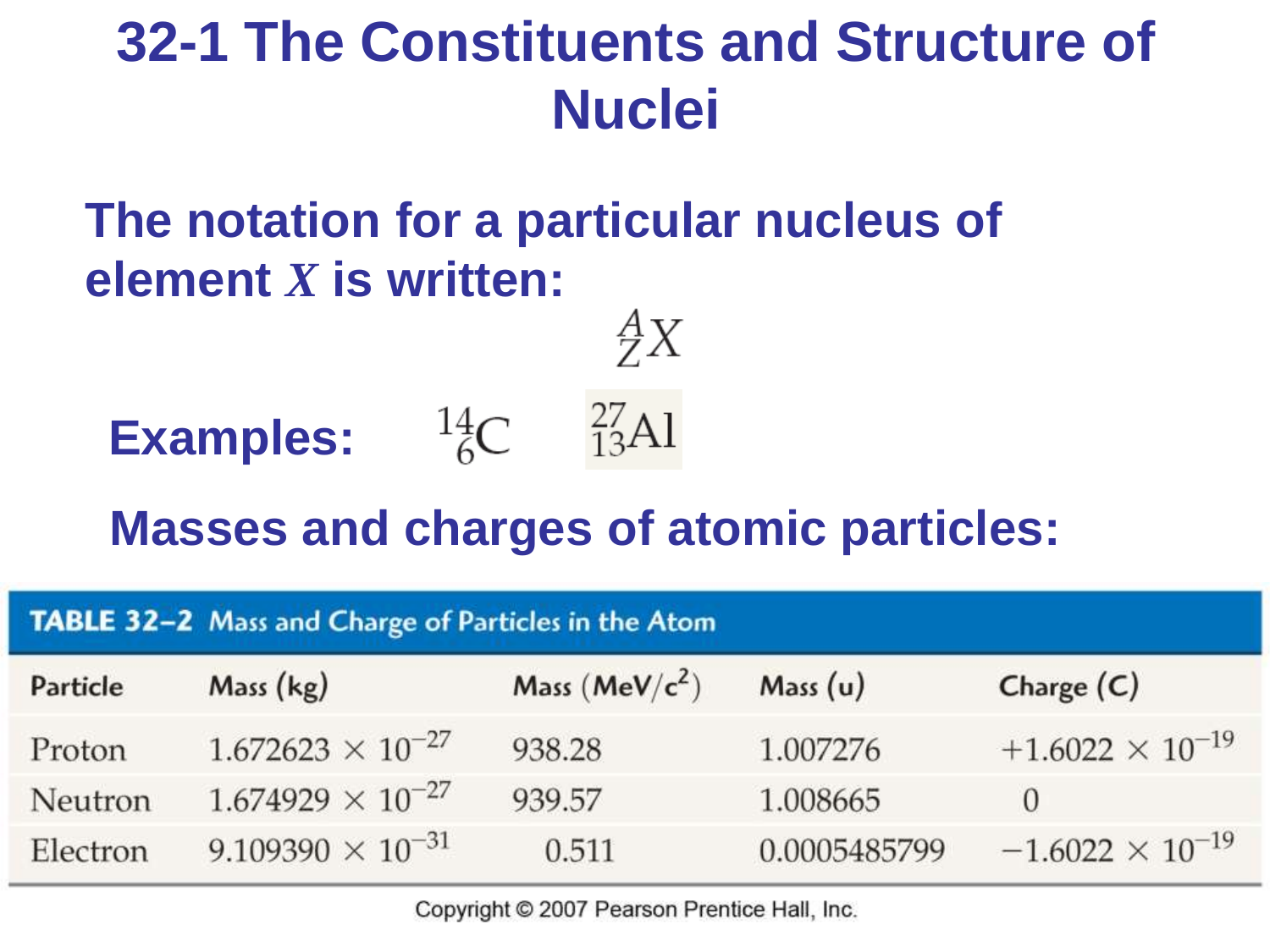**The atomic mass unit, u, is defined so that the**  mass of  $^{12}_{6}C$  is exactly 12 u.

#### **Definition of Atomic Mass Unit, u**

 $1 u = 1.660540 \times 10^{-27} kg$ SI unit: kg

**This mass may also be written in terms of**   $M$ **e** $V/c^2$ , using  $E = mc^2$ :

$$
1\,\mathrm{u} = 931.5\,\mathrm{MeV}/c^2
$$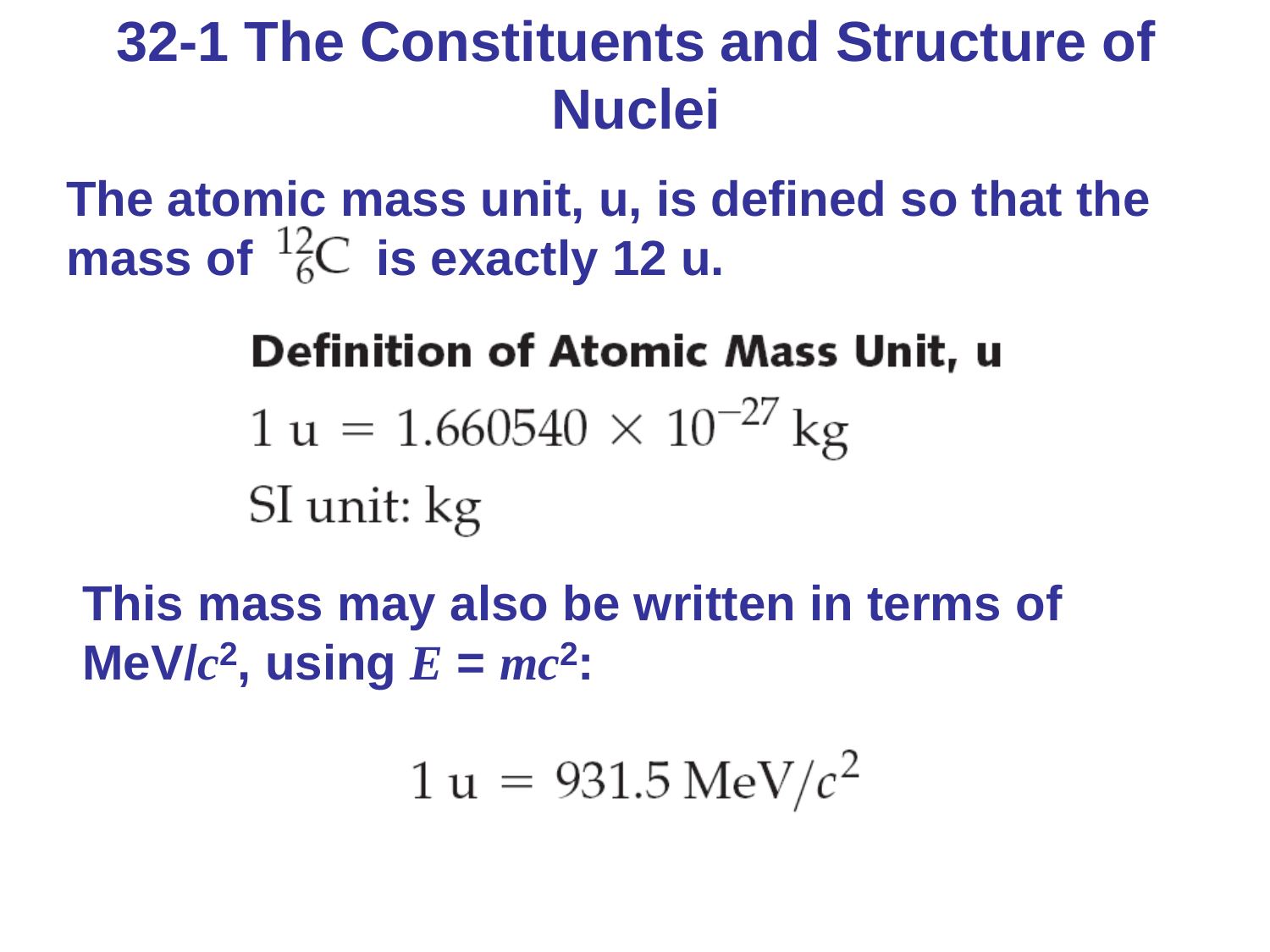**Careful measurements have related the size of the nucleus to its atomic number:**

$$
r = (1.2 \times 10^{-15} \,\mathrm{m}) A^{1/3}
$$

**By contrast, the radius of an atom is on the order of 10-10 m. This means that the density of the nucleus is extremely high.**

**For convenience, we define:**

**Definition of the Fermi, fm**<br>1 fermi = 1 fm =  $10^{-15}$  m<br>SI unit: m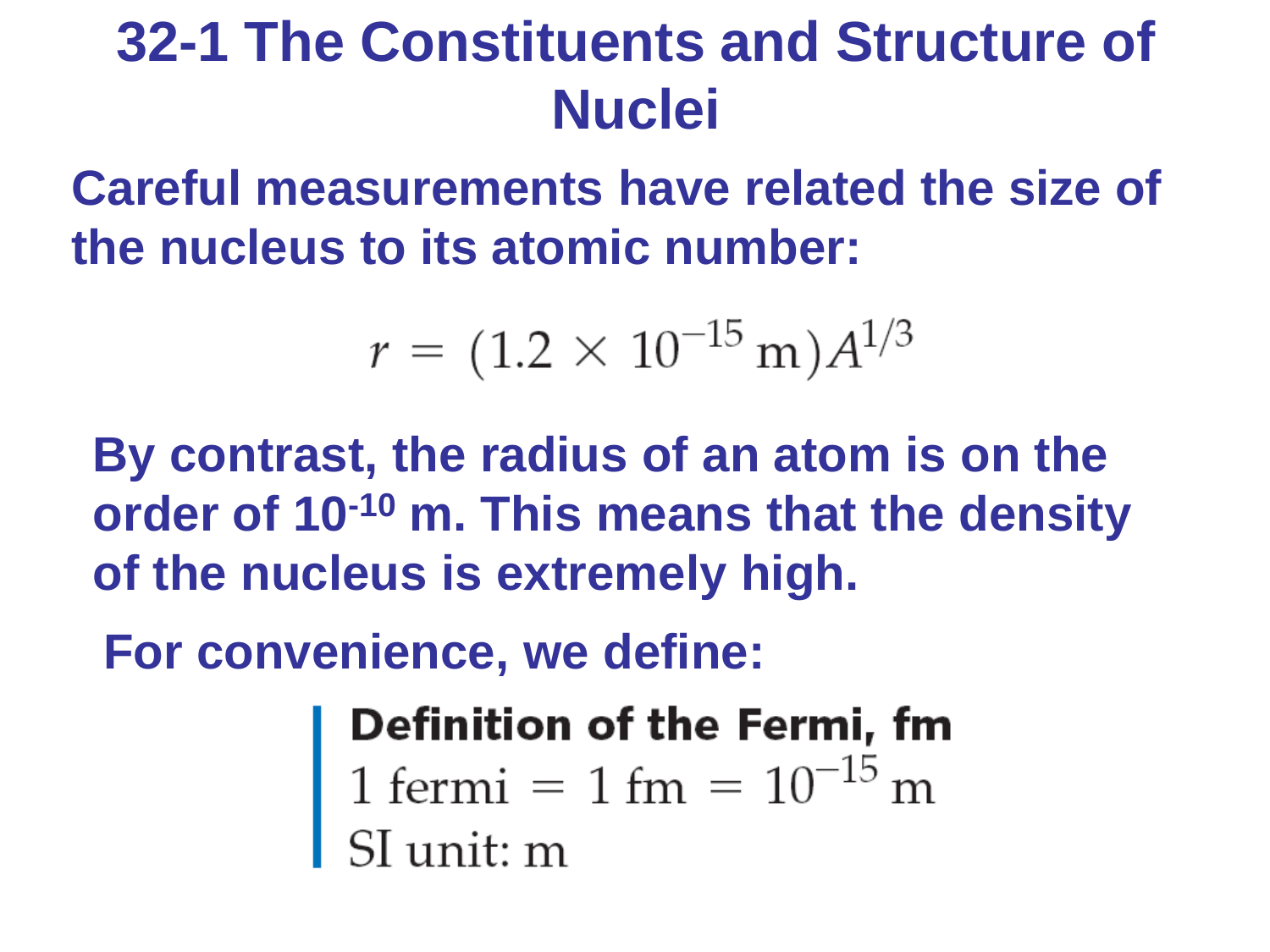**If the nucleus contains only positive charges, why doesn't it fly apart due to their mutual repulsion?** 

**There is another force acting, called the strong nuclear force, which keeps it together. Its properties:**

• **The strong force is short range, acting only to distances of a couple fermis.**

**• The strong force is attractive and acts with nearly equal strength between protons and protons, protons and neutrons, and neutrons and neutrons.**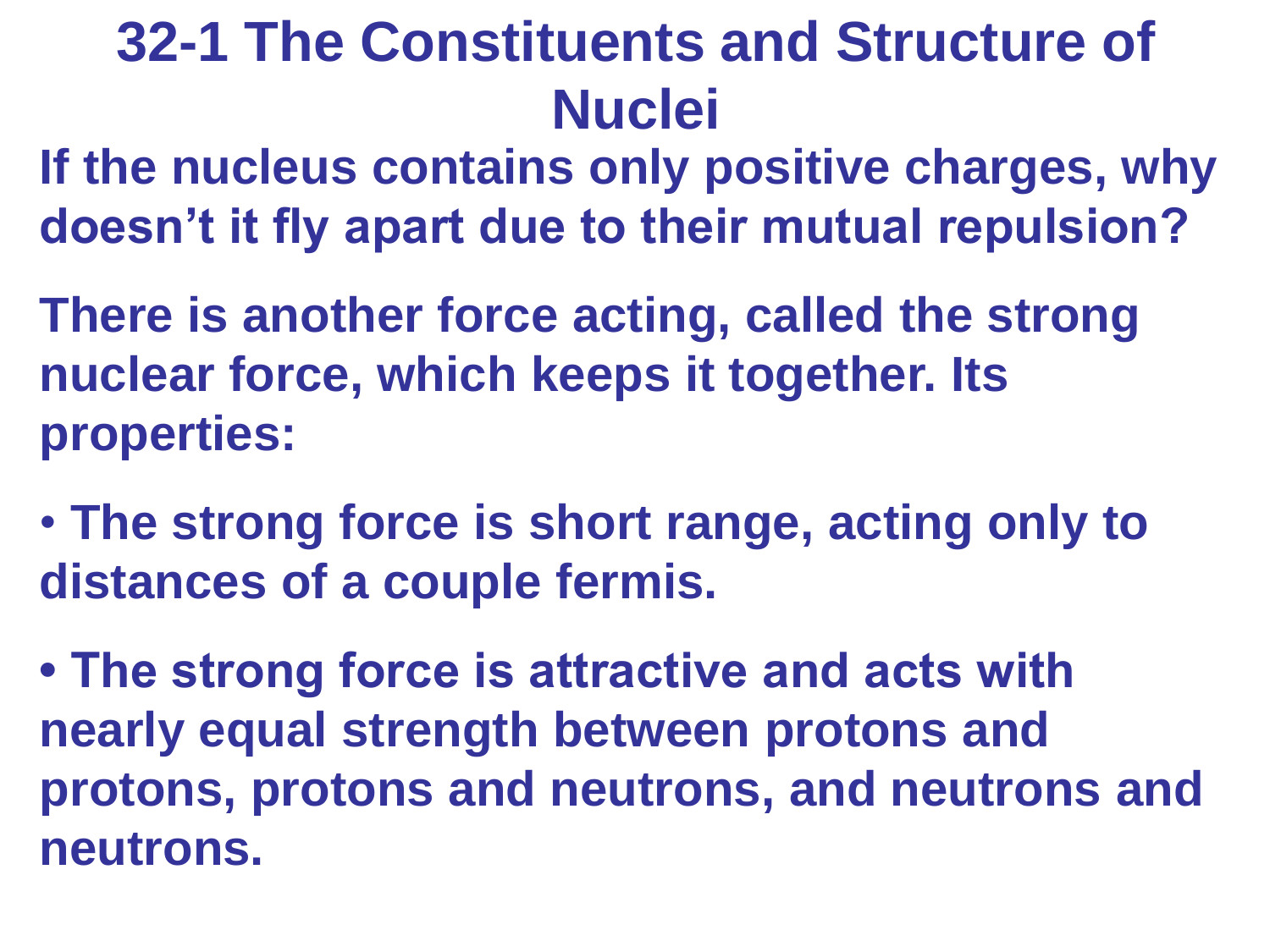**Since the strong nuclear force is short range, atoms with more protons must have proportionally more neutrons in order to remain stable.**

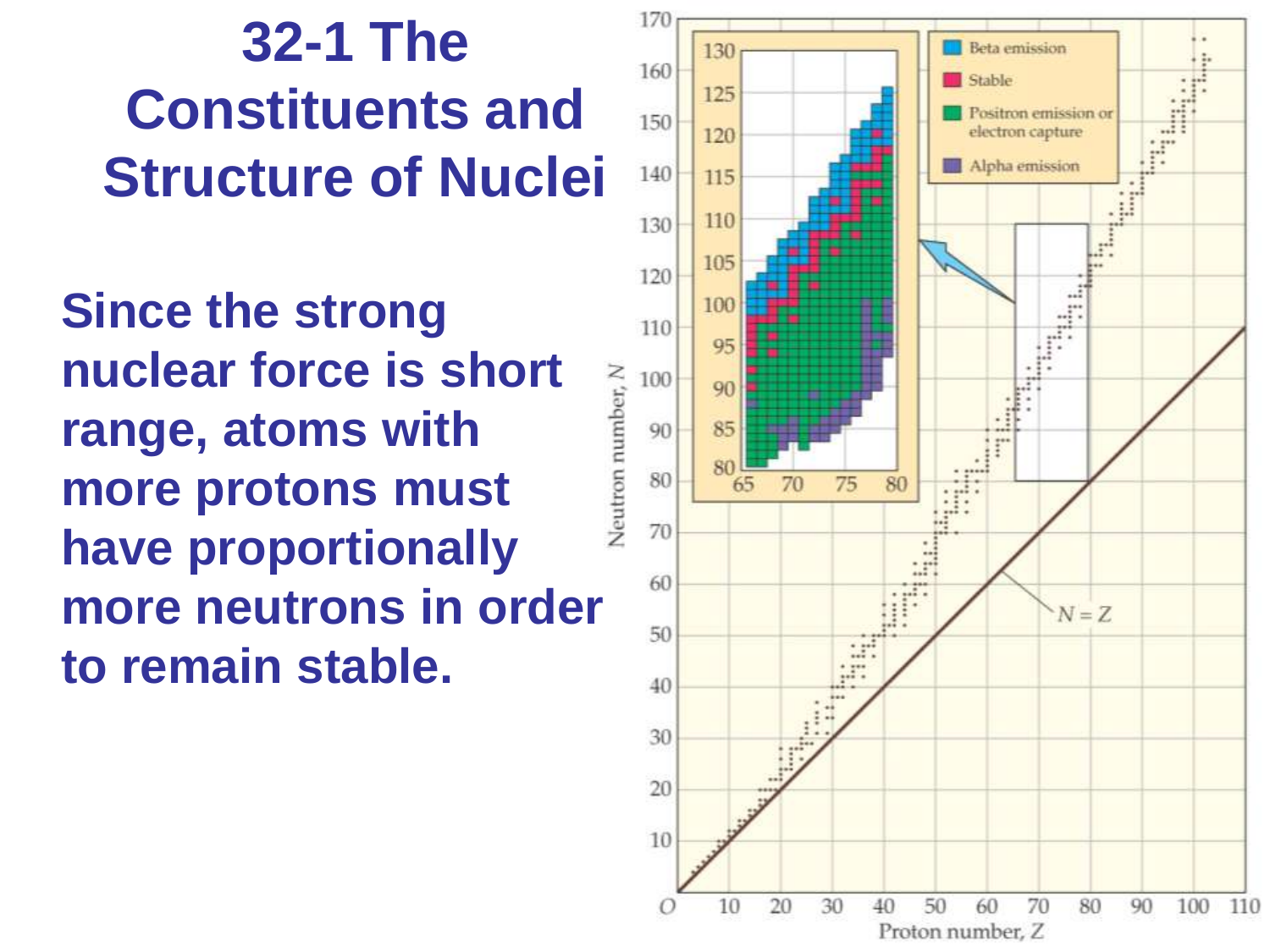**Unstable nuclei can either decay into a stable nucleus of different** *N* **and** *Z***, or can return to the ground state. Three different types of particles may be emitted:**

- **1. Alpha particles, which consist of two neutrons and two protons, and are nuclei of**
- **2. Electrons and positrons, also called (for historical reasons) beta rays. Positrons have the same mass as electrons but are positively charged.**
- **3. Gamma rays, which are high-energy photons.**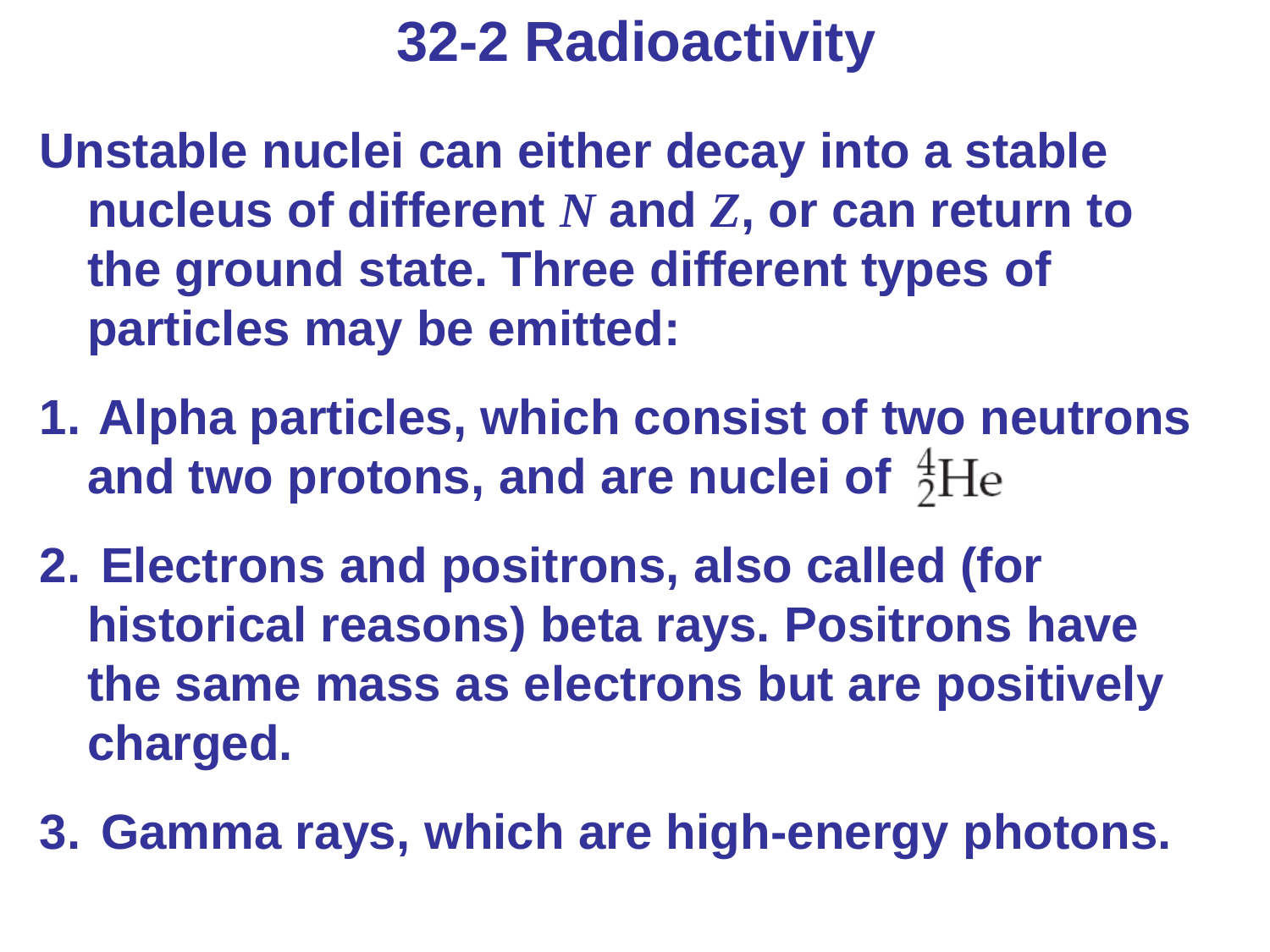**Penetrating abilities:**

- *α* **rays can barely penetrate a sheet of paper.**
- *β* **rays (both** *β***- and** *β***<sup>+</sup> ) can penetrate a few millimeters of aluminum.**
- *γ* **rays can penetrate several centimeters of lead.**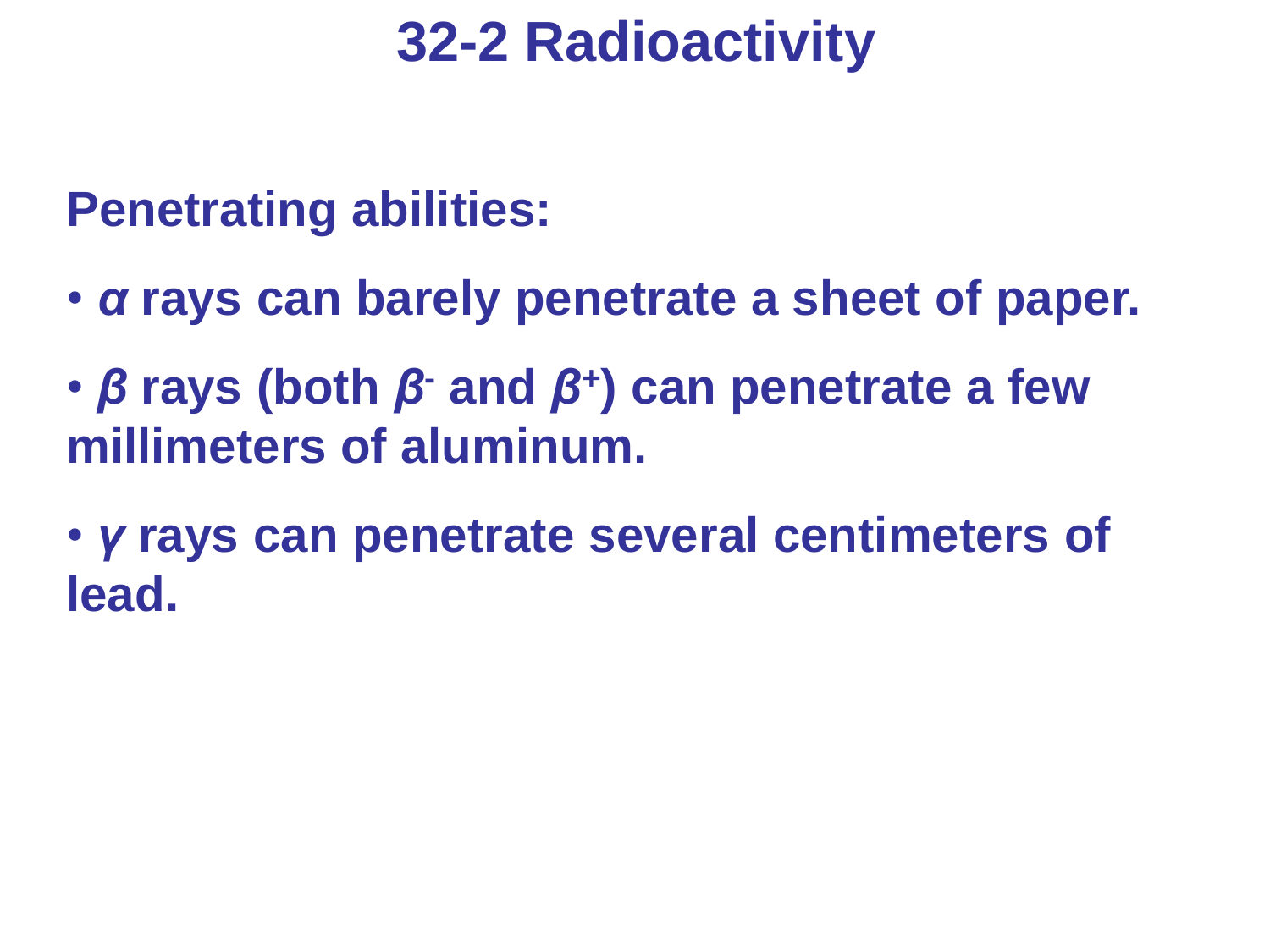**When a nucleus decays by emitting an alpha particle, it loses two protons and two neutrons, Symbolically:**

 $v_1$ 

$$
^A_ZX \longrightarrow \frac{A-4}{Z-2}Y + \frac{4}{2}He
$$

#### **Here,** *X* **is the parent nucleus and** *Y* **is the daughter.**

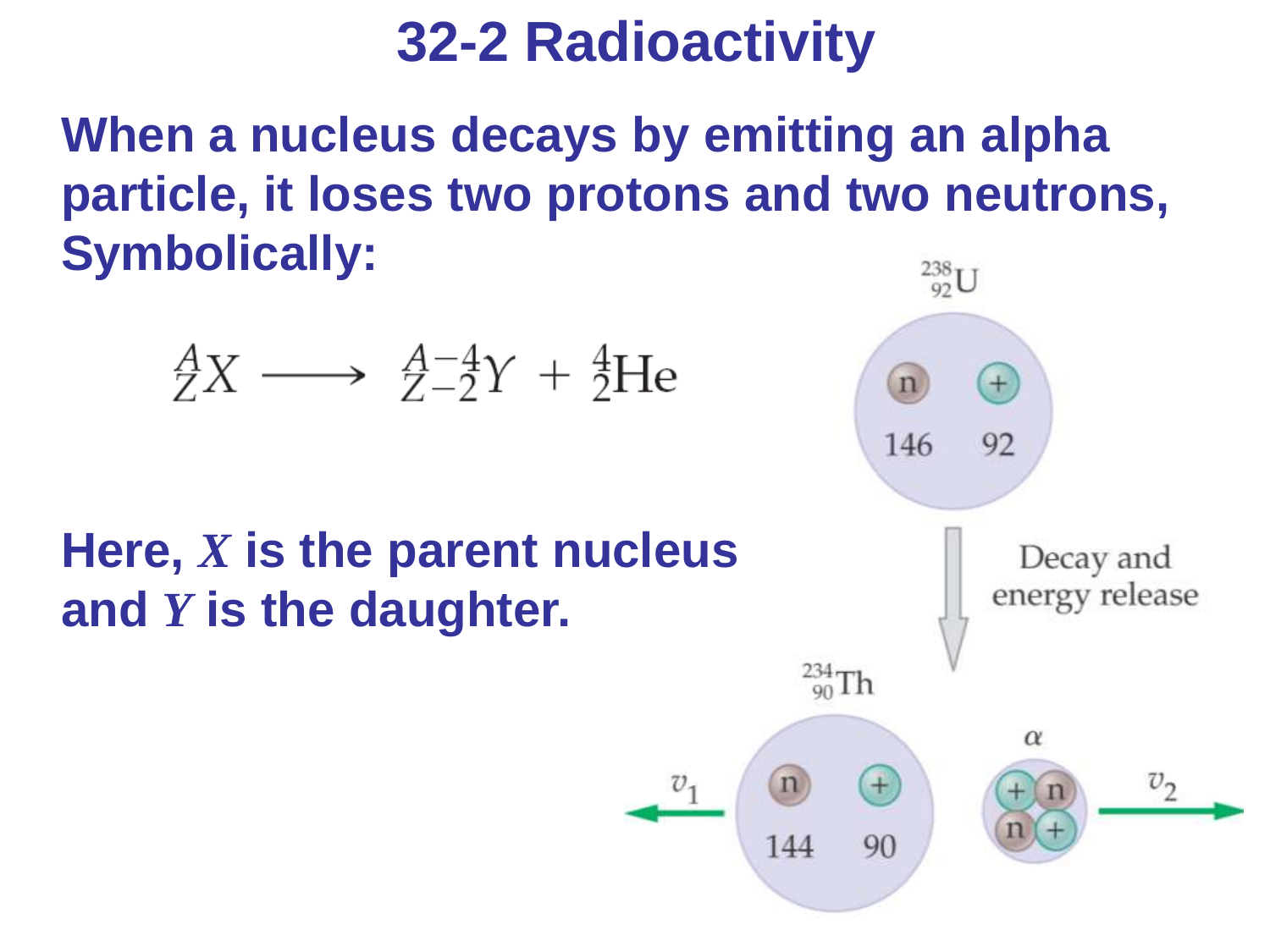**The basic process in beta decay converts a neutron into a proton and an electron:**



**Therefore, a nucleus that decays via beta decay loses a neutron and gains a proton.**

$$
^A_ZX \longrightarrow \, ^A_{Z+1}Y + e^-
$$

**If a nucleus emits a positron, a proton has become a neutron:**

$$
^A_ZX \longrightarrow \, ^A_{Z-1}Y + e^+
$$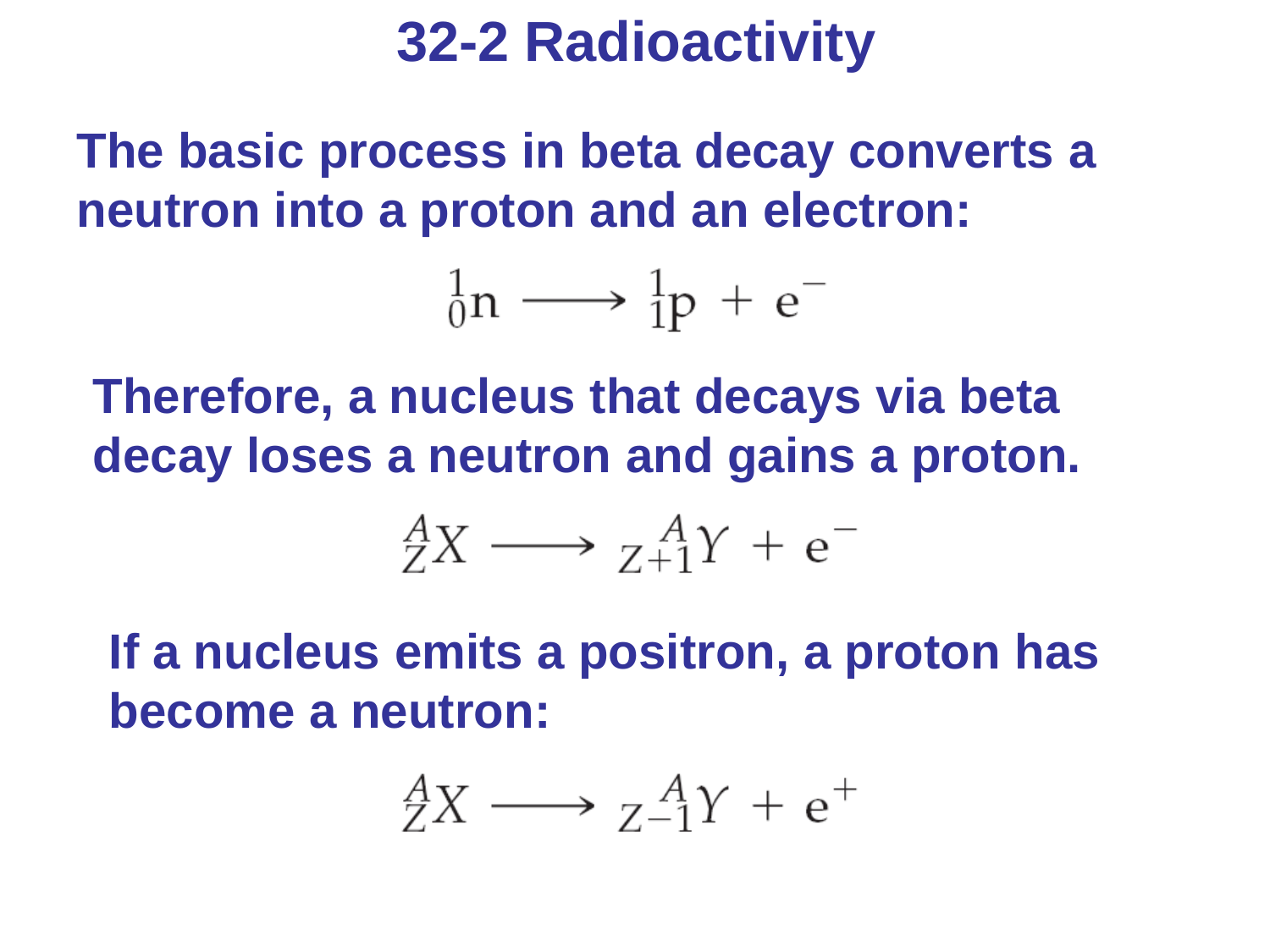**Analysis of the energy spectrum of the emitted electron in beta decay showed that it was not monoenergetic, as would be expected from a two-body decay.**



Kinetic energy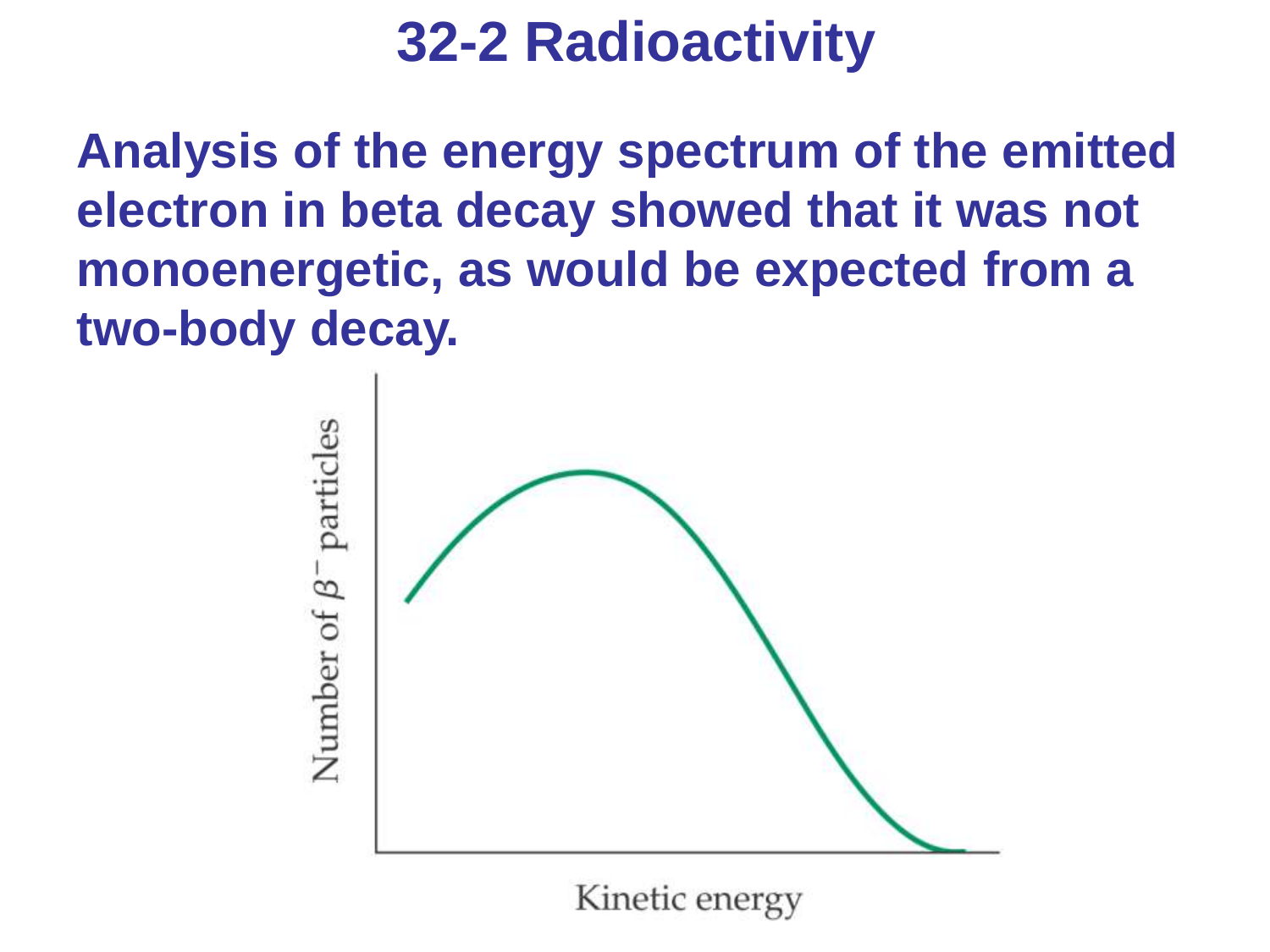**In fact, there is a third particle emitted, which has no electric charge and little, if any, mass, called the neutrino. With the neutrino, beta decay is more correctly written:**

$$
{}_{0}^{1}n \longrightarrow {}_{1}^{1}p + e^{-} + \overline{\nu}_{e}
$$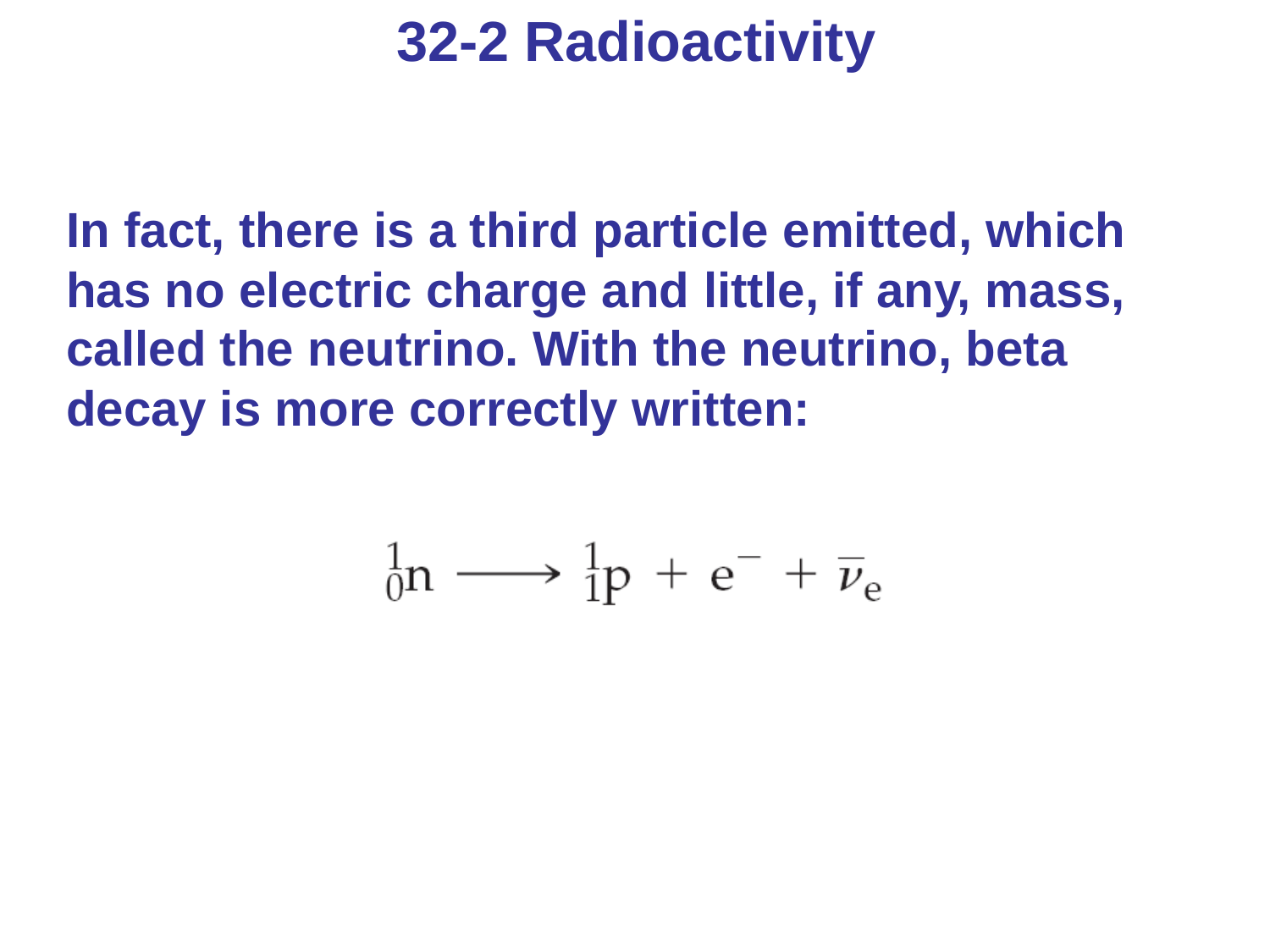**A gamma ray is emitted when an excited nucleus returns to its ground state. Nuclei may become excited through alpha or beta decay, leading to a sequence such as this one:**

$$
{}^{14}_{6}C \longrightarrow {}^{14}_{7}N^* + e^- + \overline{\nu}_e
$$

 $^{14}_{7}N^* \longrightarrow ^{14}_{7}N + \gamma$ 

**The asterisk indicates the excited nucleus.**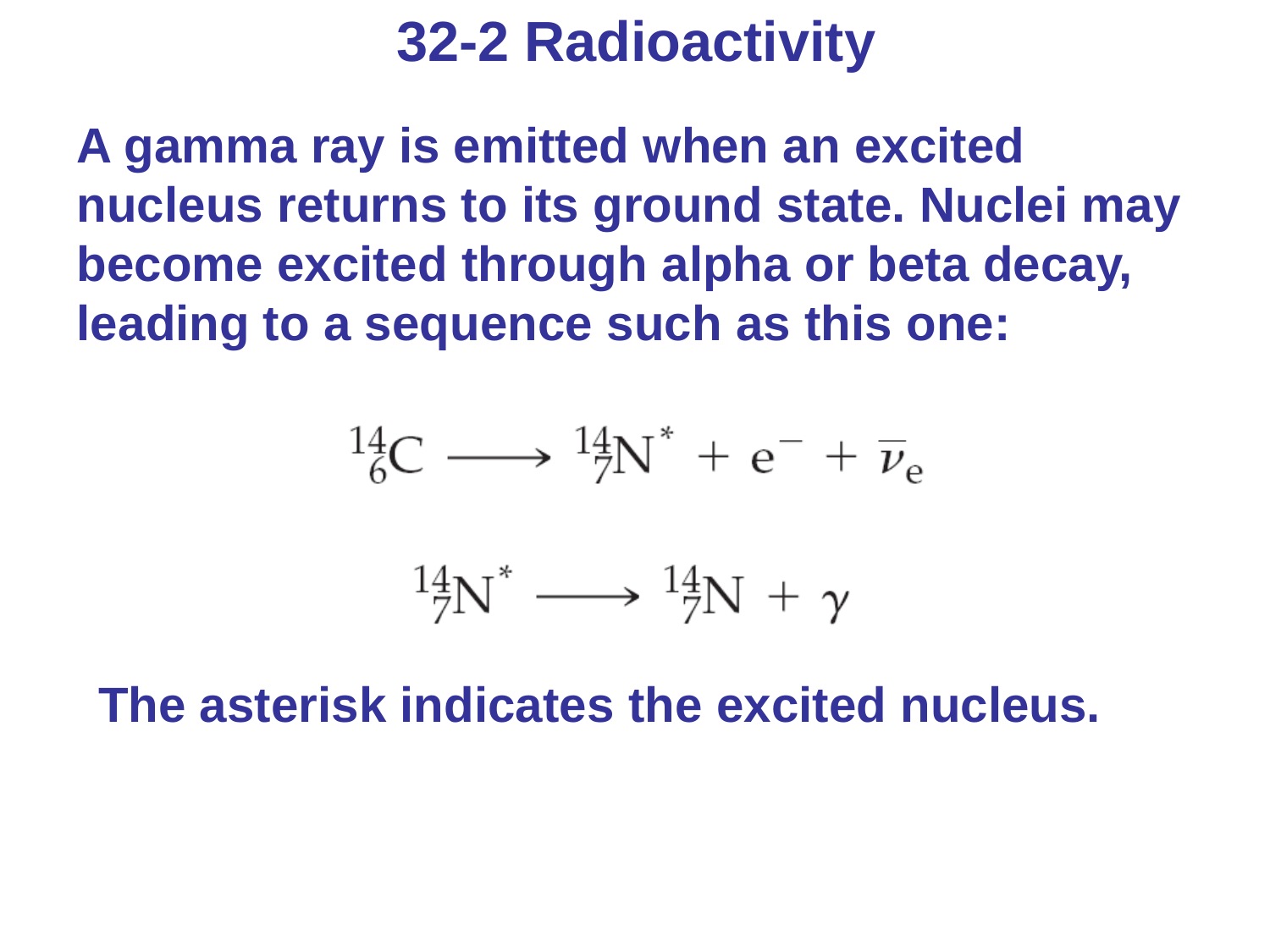**Heavy nuclei decaying via alpha emission may very well decay to a daughter nucleus which is also unstable, and so on. The decays will continue until a stable nucleus is reached.**

**For example, one isotope of uranium,**  $^{235}_{92}U$ . **goes through a decay series that finally ends up at a stable isotope of lead,**  $^{207}_{82}Pb$ .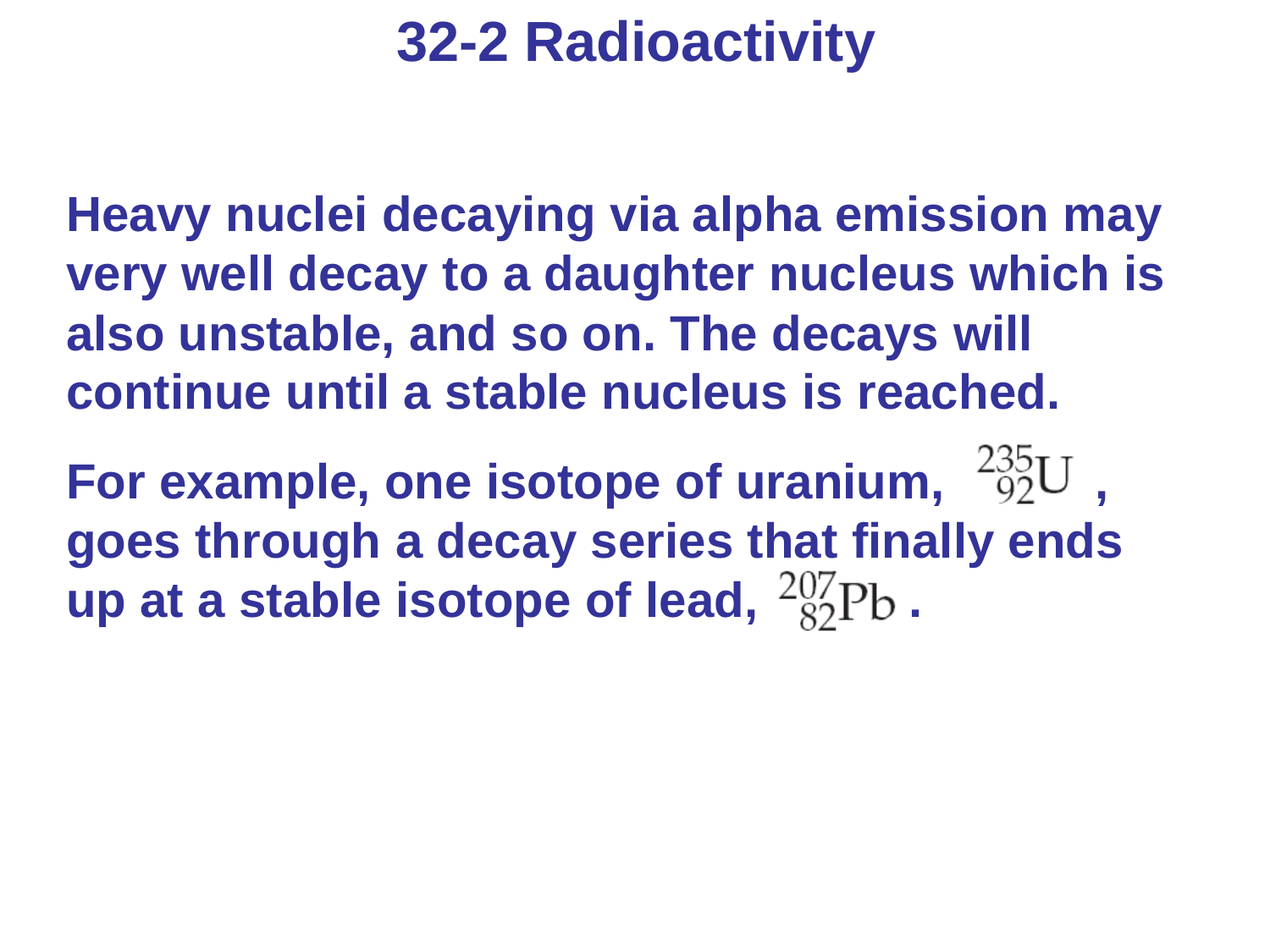#### **This is a diagram of the series of alpha and beta decays in the decay chain.**

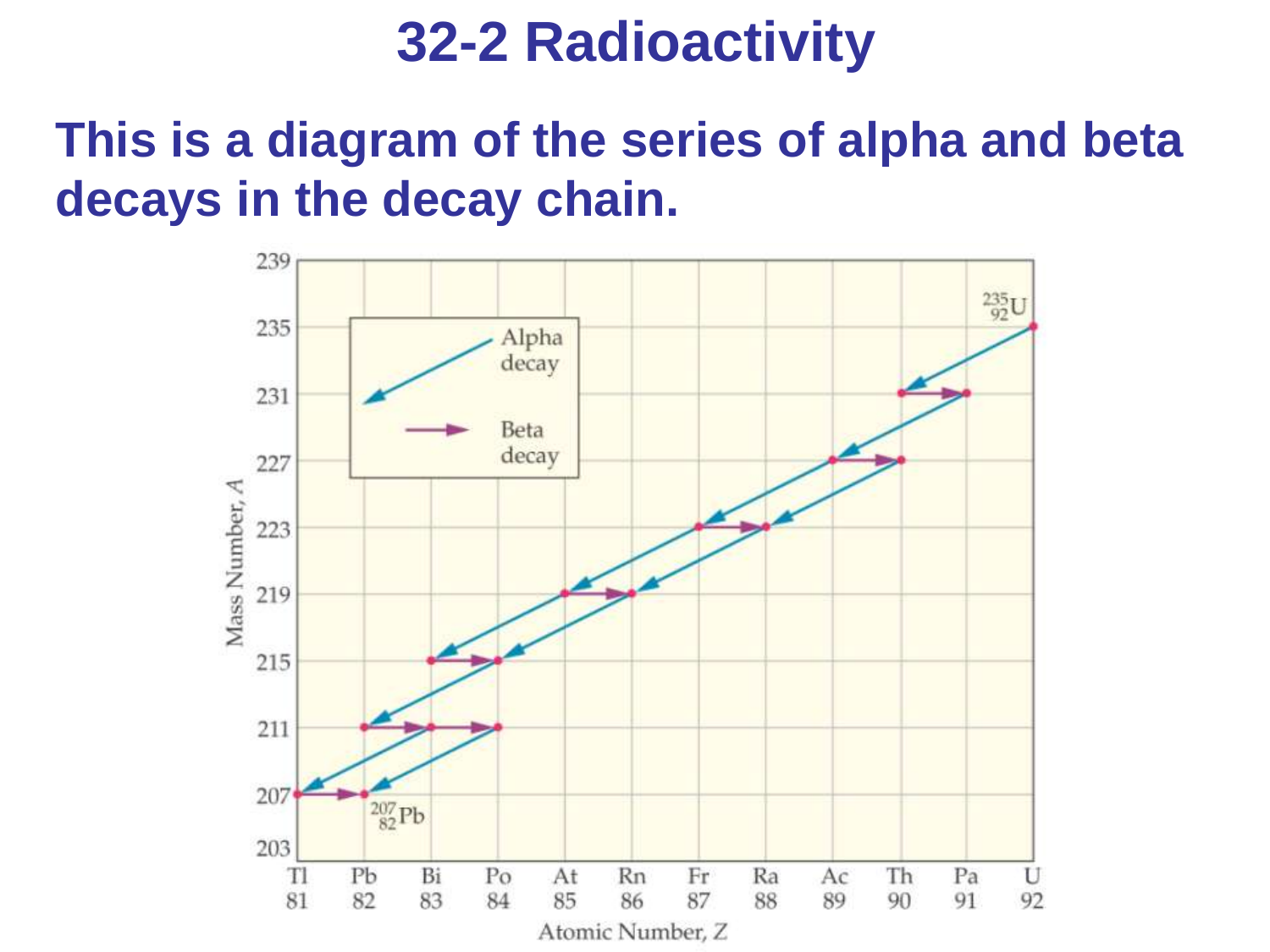**Some nuclei decay more rapidly than others. The rate of decay – the number of decays per second – is called the activity.**

**Two units of activity:**

1 curie =  $1 Ci = 3.7 \times 10^{10}$  decays/s

1 becquerel =  $1$  Bq =  $1$  decay/s

**The curie (and the millicurie and microcurie) are most commonly used.**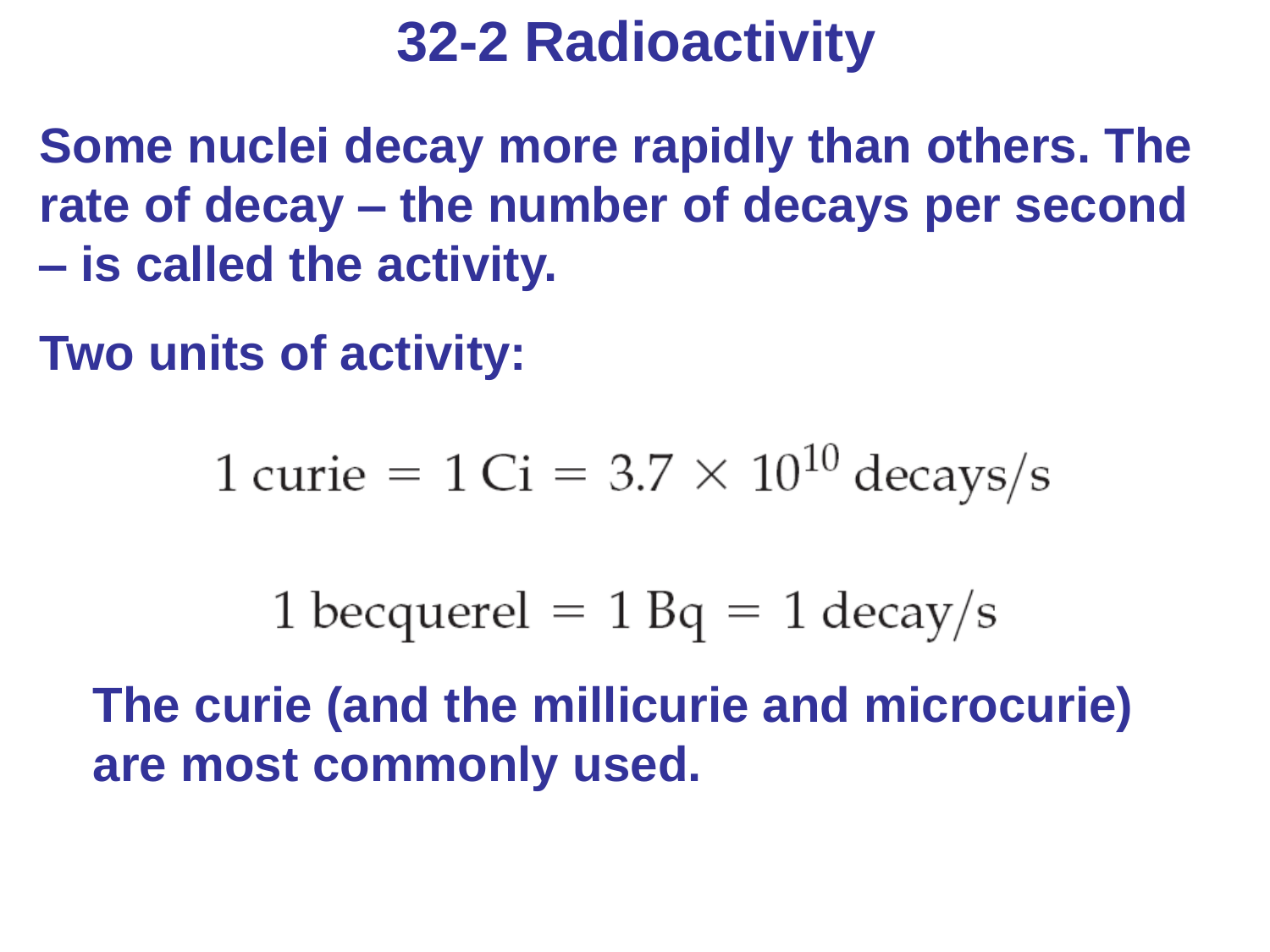**Nuclear decay is a random process, in that we do not know which nucleus will decay at what time. However, if we have a large number of similar nuclei, we can predict the rate at which they decay quite well.**

**The number that decay within a given time interval is always the same fraction of the total number at the beginning of the interval; this is exponential decay.**

$$
N\,=\,N_0e^{-\lambda t}
$$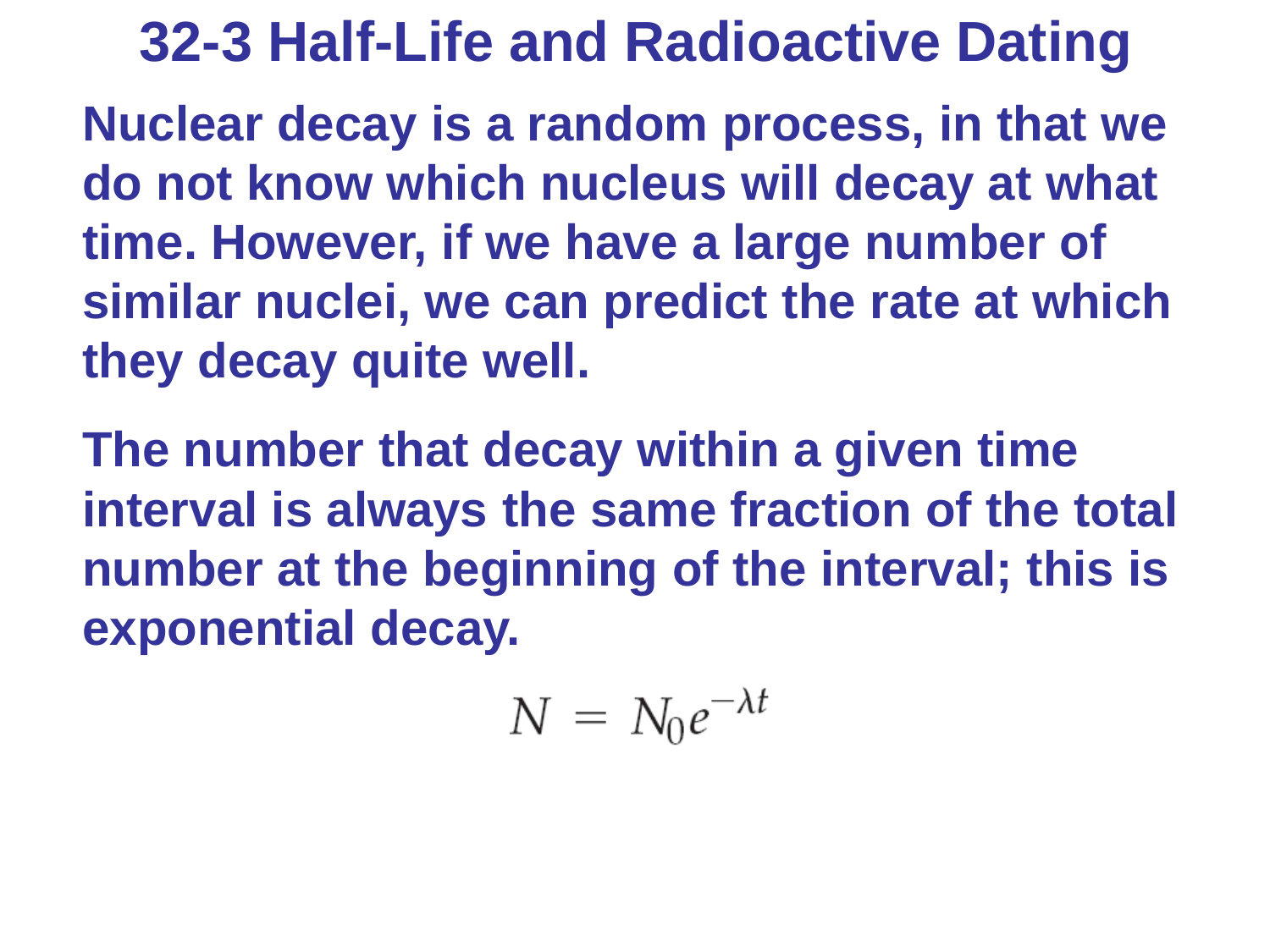**Different nuclei have different decay constants** *λ***. A larger decay constant means the material decays away more rapidly.**

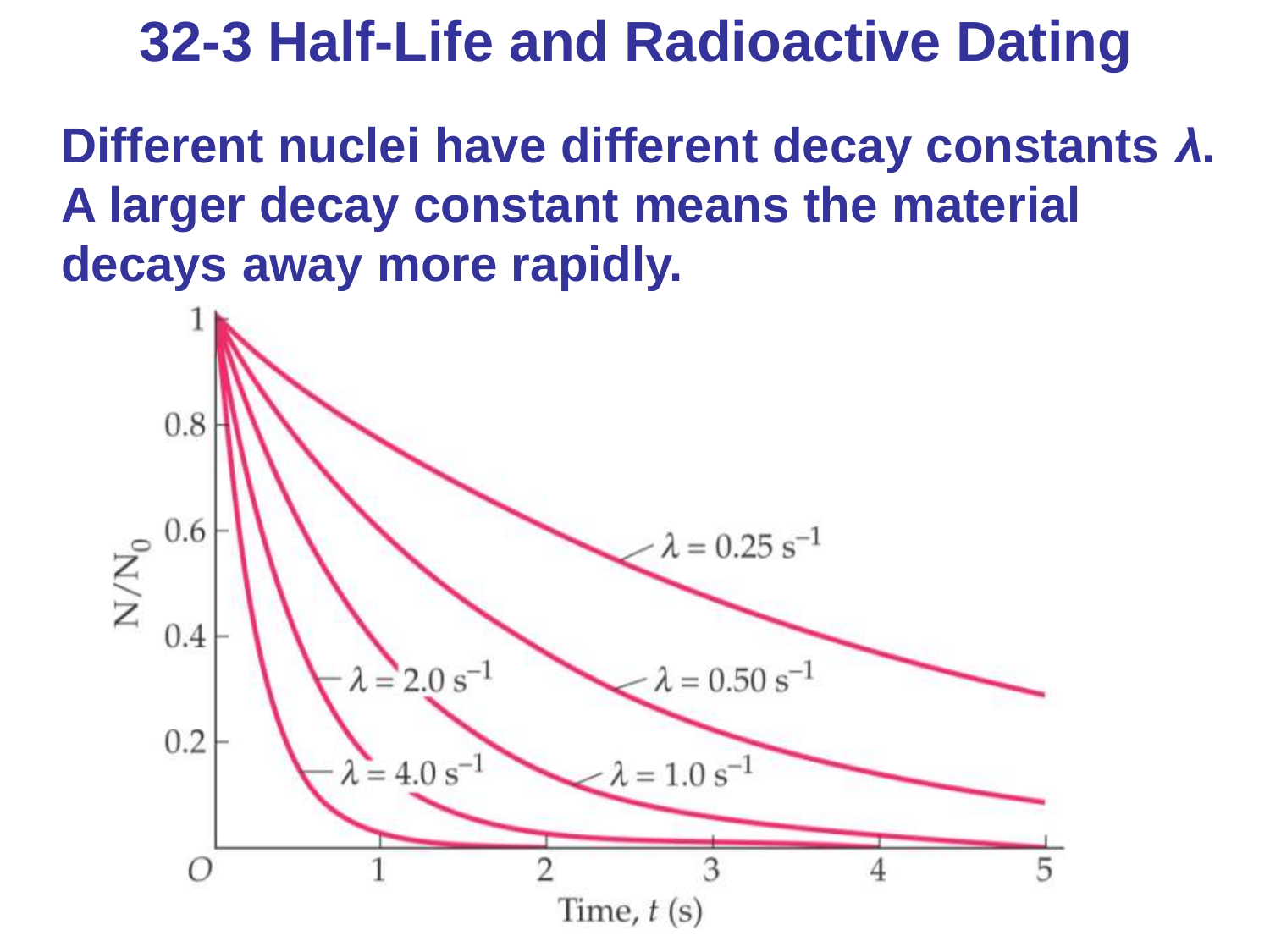**Nuclear decay can also be characterized by the half-life, which is the time it takes for half a sample to decay away.** 

**The half-life is related to the decay constant:**

$$
T_{1/2} = \frac{\ln 2}{\lambda} = \frac{0.693}{\lambda}
$$

**The decay rate, or activity, is also related to the decay constant:**

$$
R = \left| \frac{\Delta N}{\Delta t} \right| = \lambda N
$$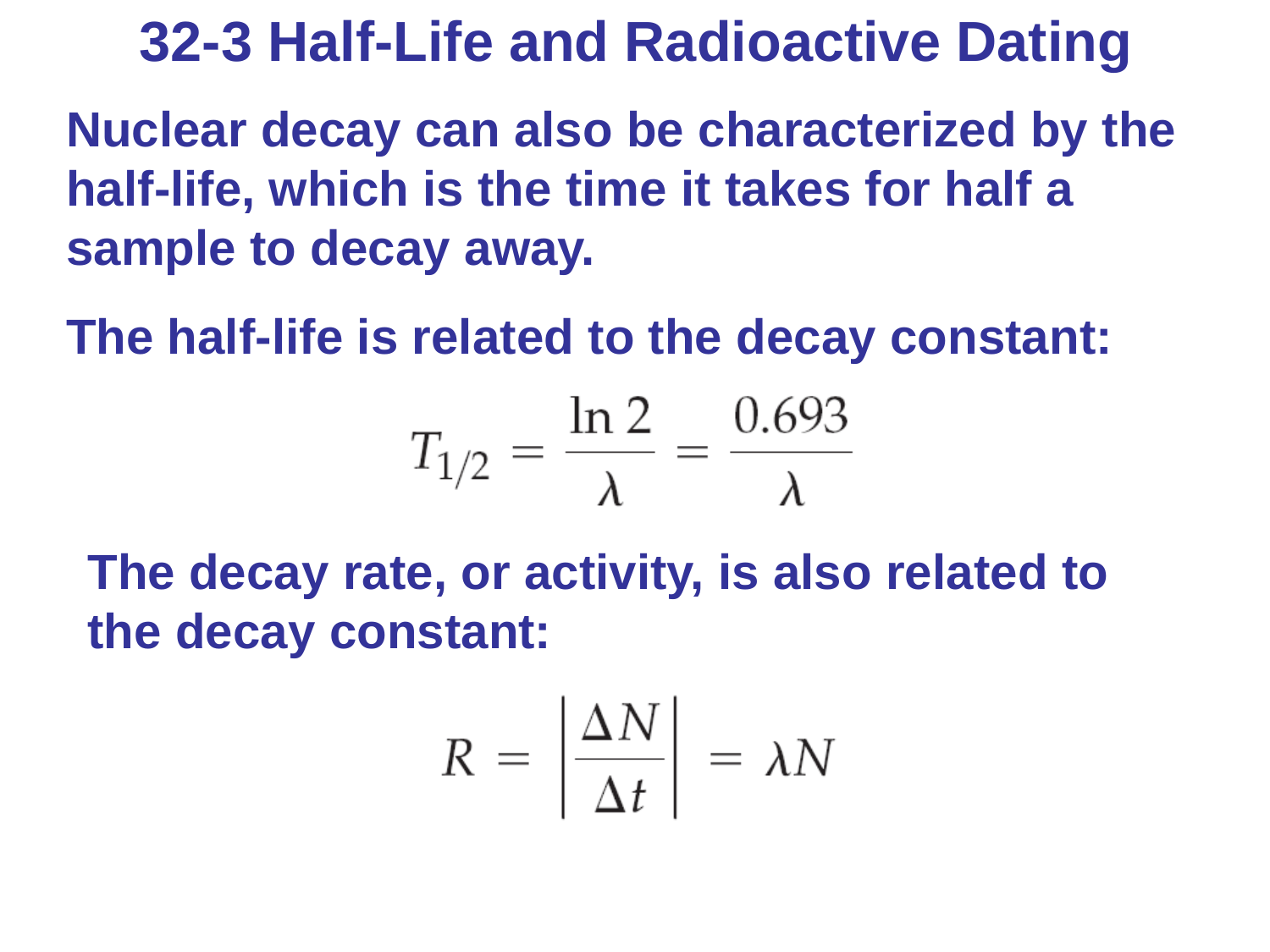#### **The activity as a function of time:**

$$
R = \lambda N_0 e^{-\lambda t} = R_0 e^{-\lambda t}
$$

**This change in activity can be used in carbon-14 dating of organic materials.**

**In the Earth's atmosphere, carbon-12 and carbon-14 are in equilibrium; as the carbon-14 decays away, more is formed. It is in equilibrium within living plants and animals as well, as there is a constant exchange of carbon with the atmosphere.**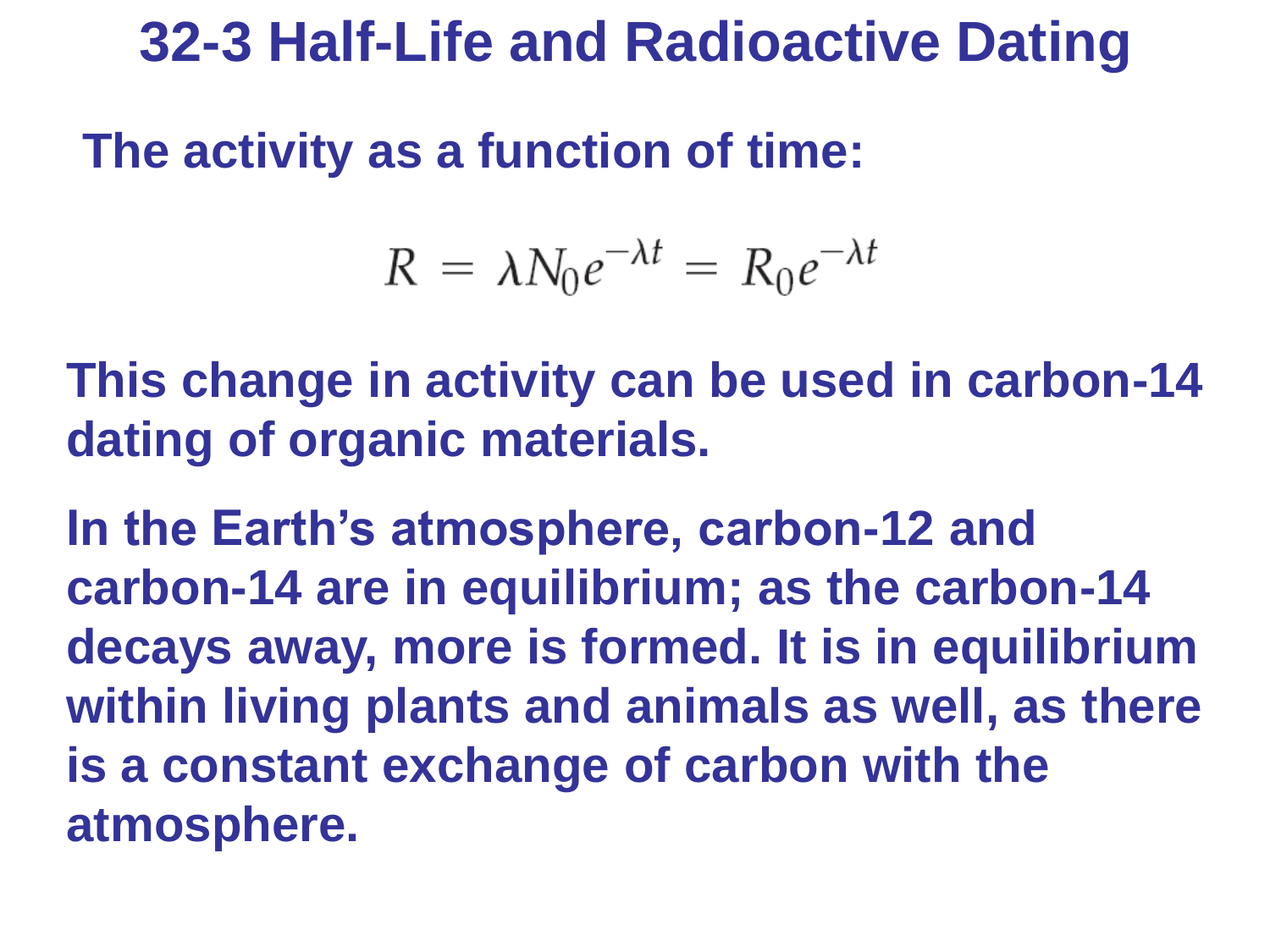**However, at death, this exchange stops, and the carbon-14 decays without being replenished, with a half-life of 5730 years.** 

**We can use this to date the material, as we know the ratio of carbon-12 to carbon-14 in the atmosphere and therefore the activity of 1 gram of natural carbon. If we compare that with the present activity of a sample, we know how old it is.**

**This technique only works for a few half-lives; after that the activity is too low to measure reliably.**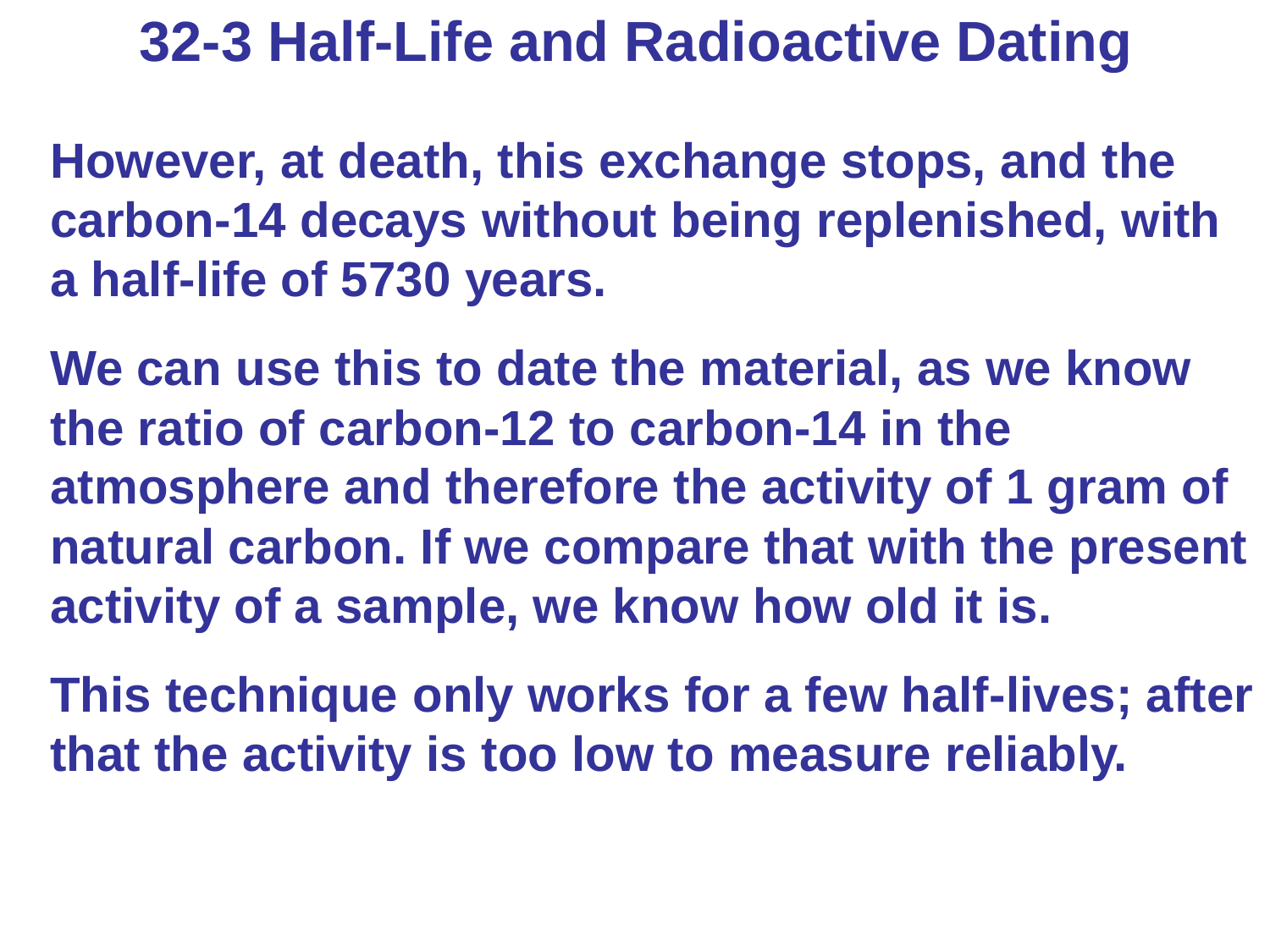

Copyright © 2007 Pearson Prentice Hall, Inc.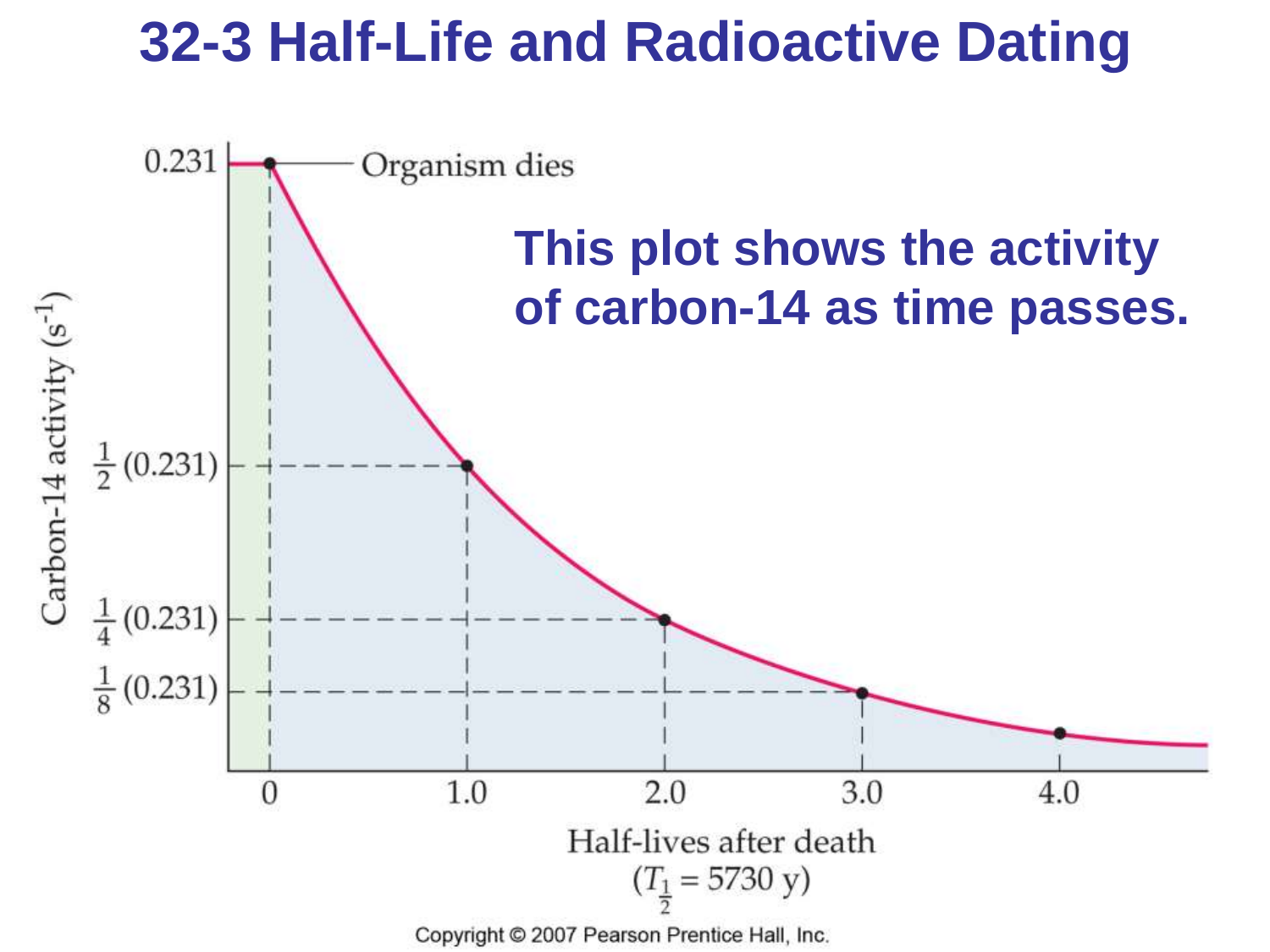# **32-4 Nuclear Binding Energy**

**The mass of any stable nucleus is less than the sum of the masses of the protons and neutrons**  it contains. This difference, multiplied by  $c^2$ , is **called the binding energy, and is another consequence of relativity.**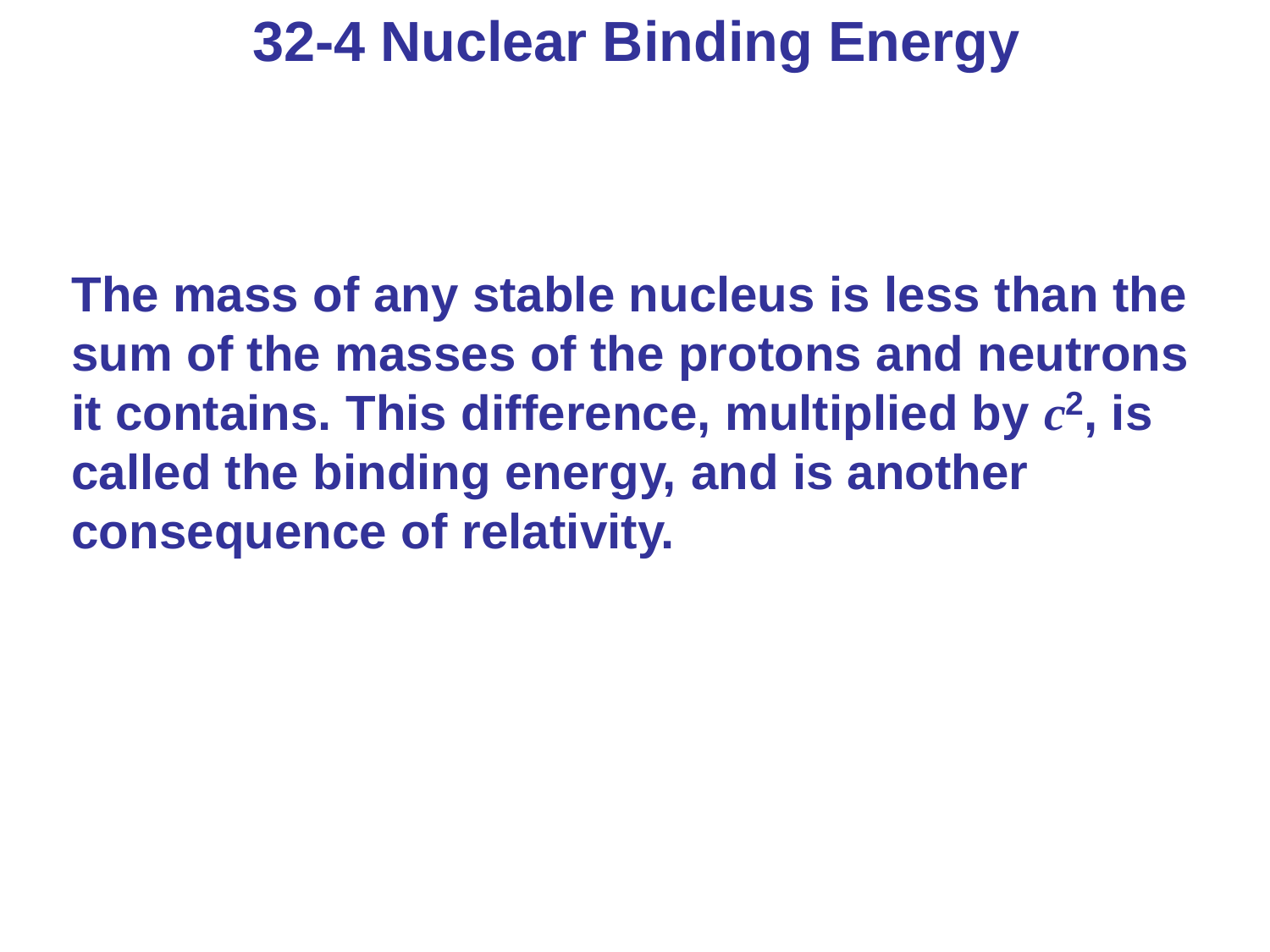# **32-4 Nuclear Binding Energy**

#### **The curve of binding energy is the binding energy per nucleon:**

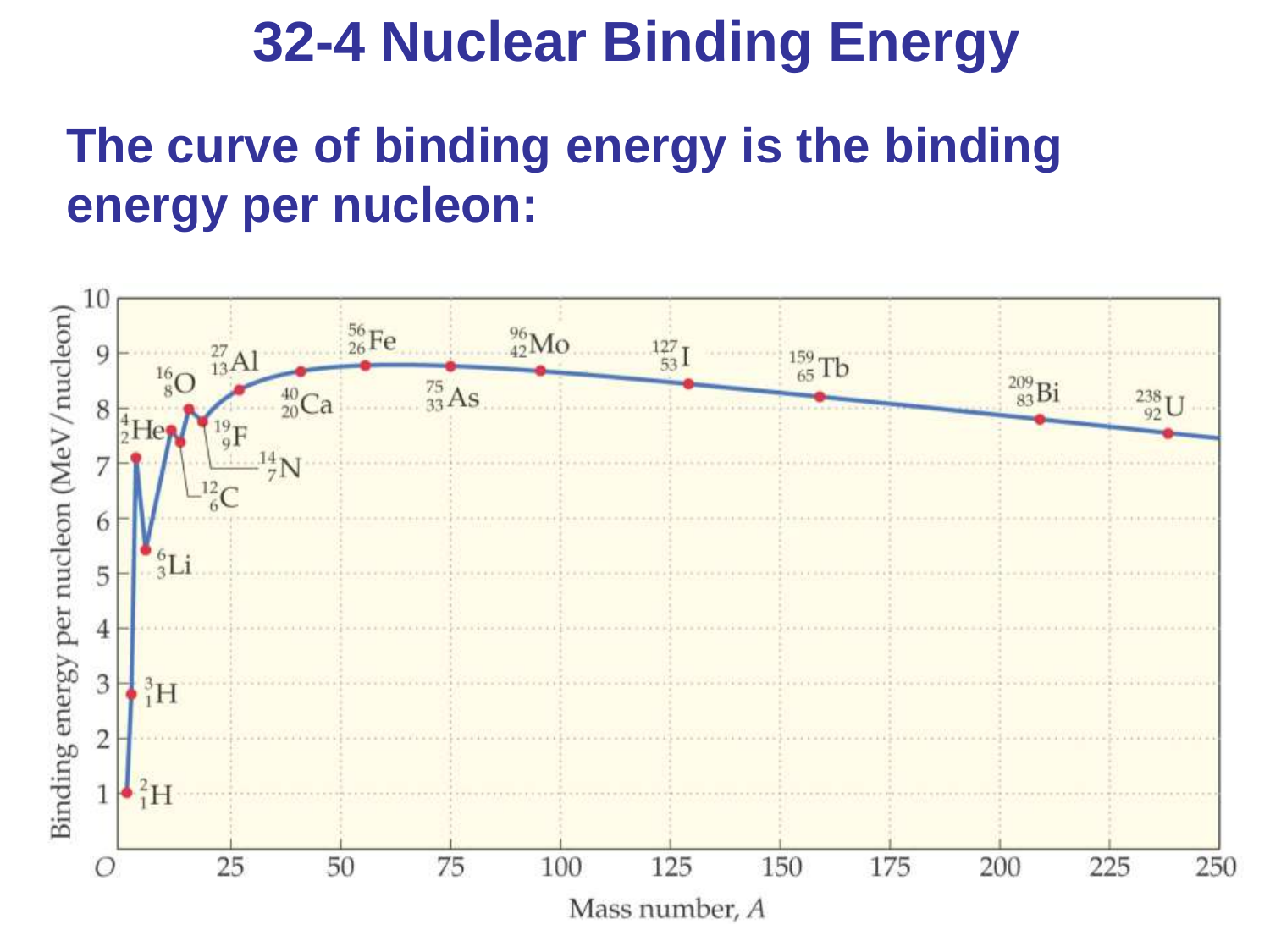# **32-5 Nuclear Fission**

**Nuclear fission occurs when a heavy nucleus splits into two lighter ones, especially after capturing a neutron.**

**The lighter nuclei do not need so many neutrons, so there are typically extra neutrons emitted from the reaction.**

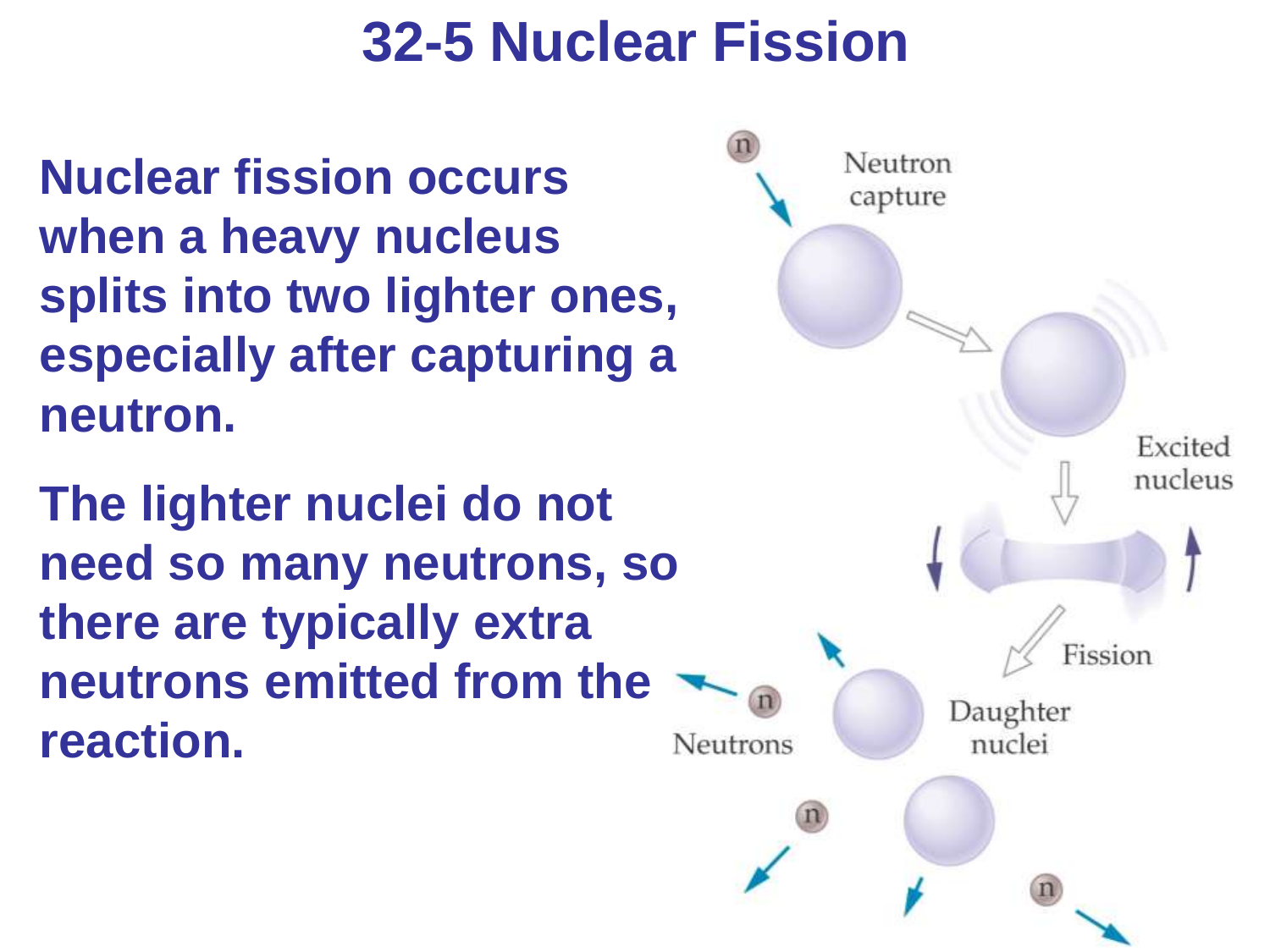### **32-5 Nuclear Fission**

**This emission of multiple neutrons can lead to a chain reaction, either controlled or uncontrolled.**

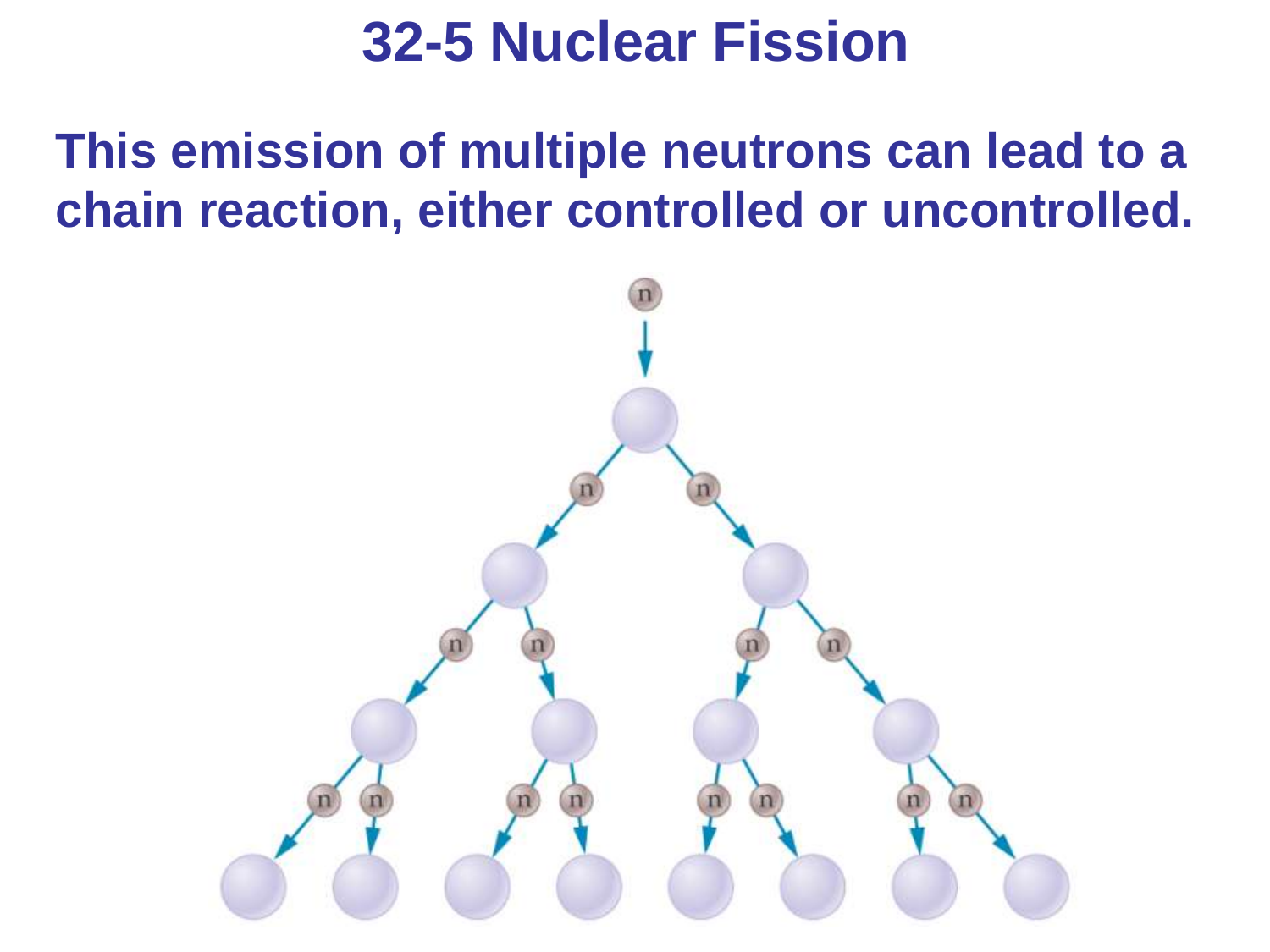### **32-6 Nuclear Fusion**

**Very light nuclei can combine to form a heavier nucleus with greater binding energy; energy is therefore released. This can only occur at extremely high temperatures, as the nuclei must be moving fast enough to overcome the electrical repulsion.**

**Such temperatures are available in the center of the Sun and other stars; nuclear fusion is what powers them.**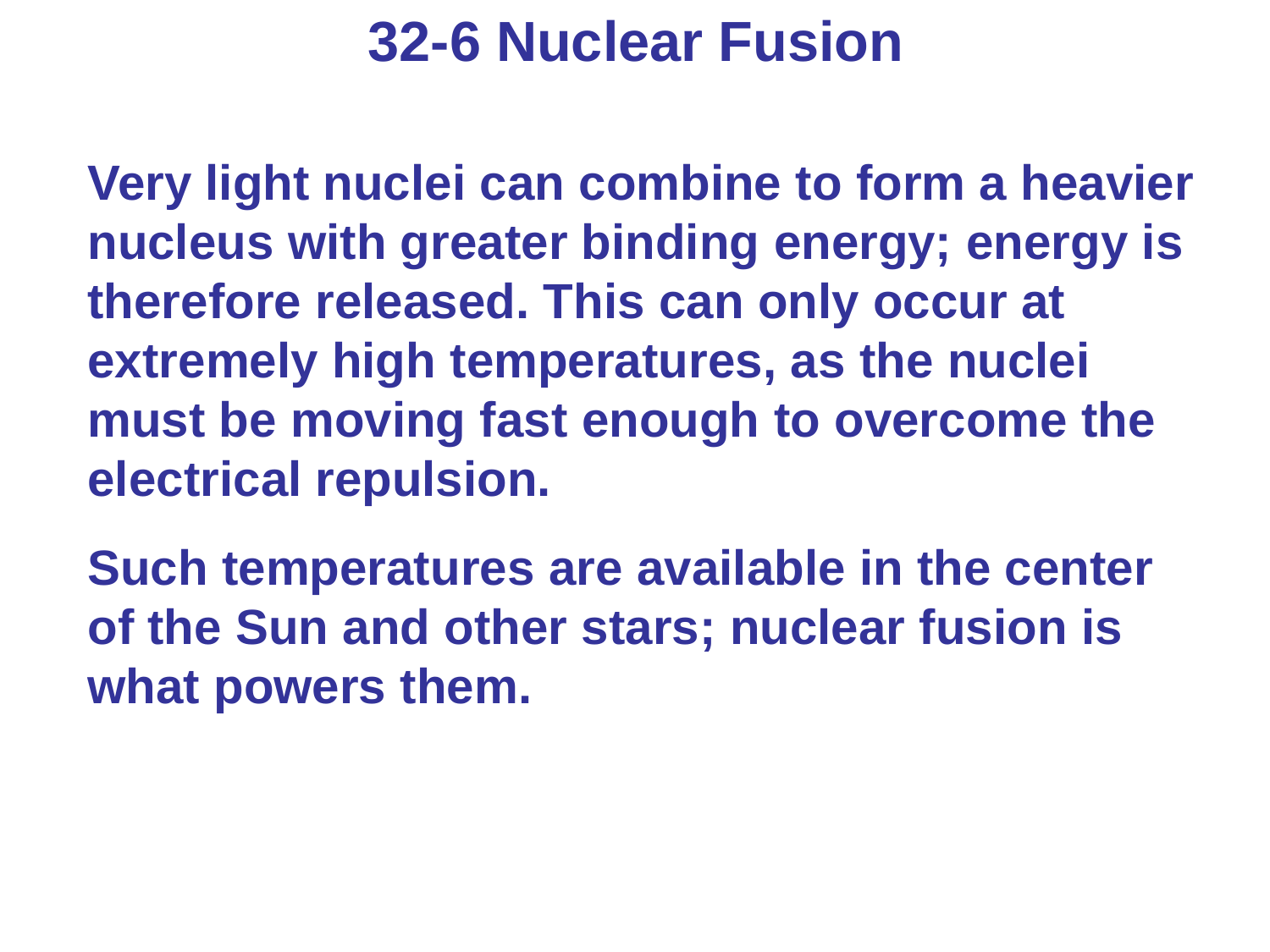#### **32-6 Nuclear Fusion**

**The nuclear fusion process in the Sun begins with two protons fusing to form deuterium, and then fusing with a third proton to form helium-3.**

$$
{}_{1}^{1}\text{H} + {}_{1}^{1}\text{H} \longrightarrow {}_{1}^{2}\text{H} + \text{e}^{+} + \nu_{\text{e}}
$$

$$
{}_{1}^{1}\text{H} + {}_{1}^{2}\text{H} \longrightarrow {}_{2}^{3}\text{He} + \gamma
$$

**After that, a helium-4 nucleus is formed in one of the following two ways:**



**Considerable energy is emitted in this interaction.**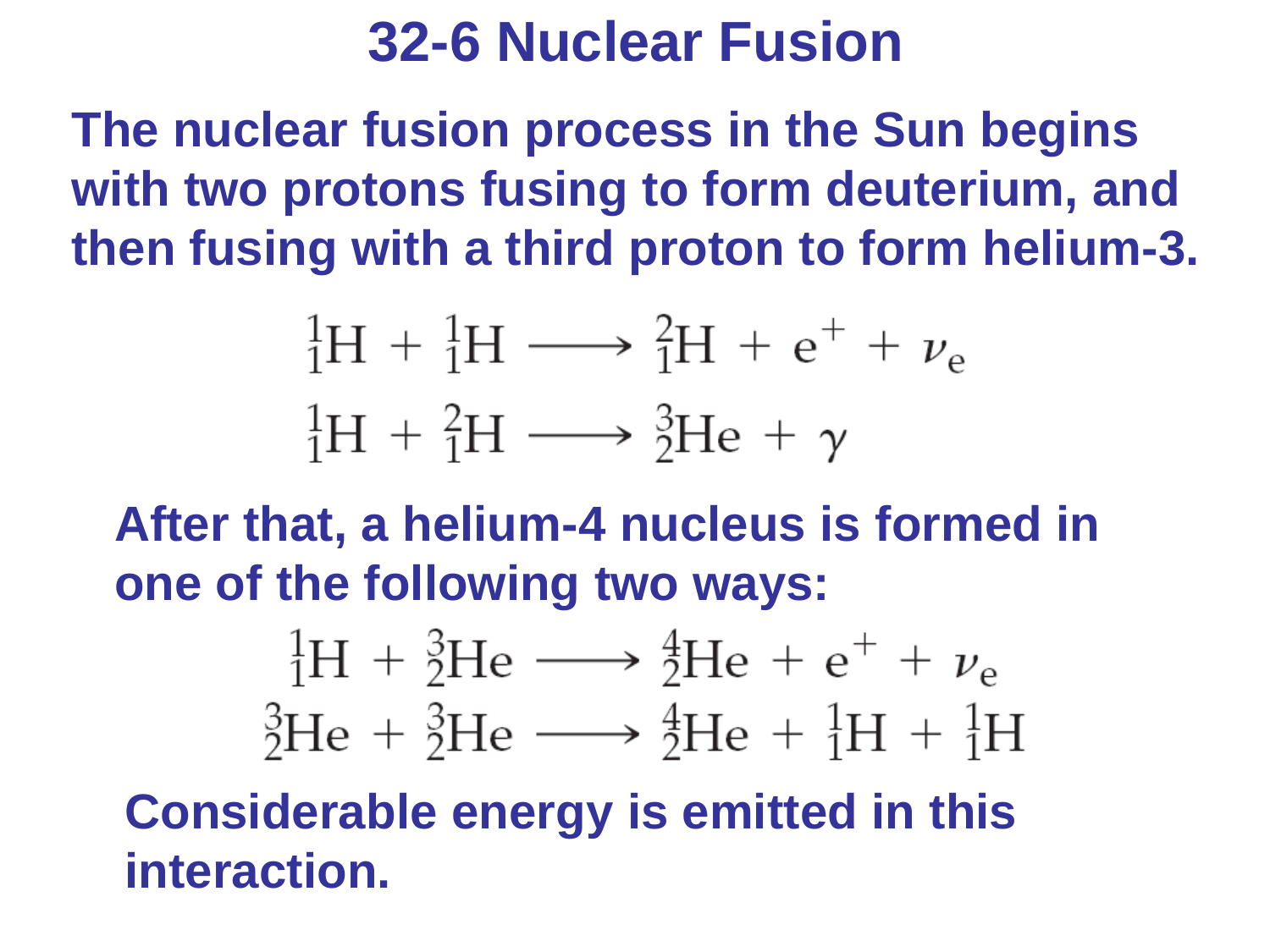**Nuclear radiation can be beneficial if used properly, but can also cause tissue damage. There are different ways of measuring this damage.**

**The first is by measuring the amount of ionization; the roentgen is the dosage that creates 2.58 x 10-4 C when passing through 1 kg of matter.** 

#### **Definition of the Roentgen, R**

1 R =  $2.58 \times 10^{-4}$  C/kg (X-rays or  $\gamma$  rays in dry air at STP)<br>SI unit: C/kg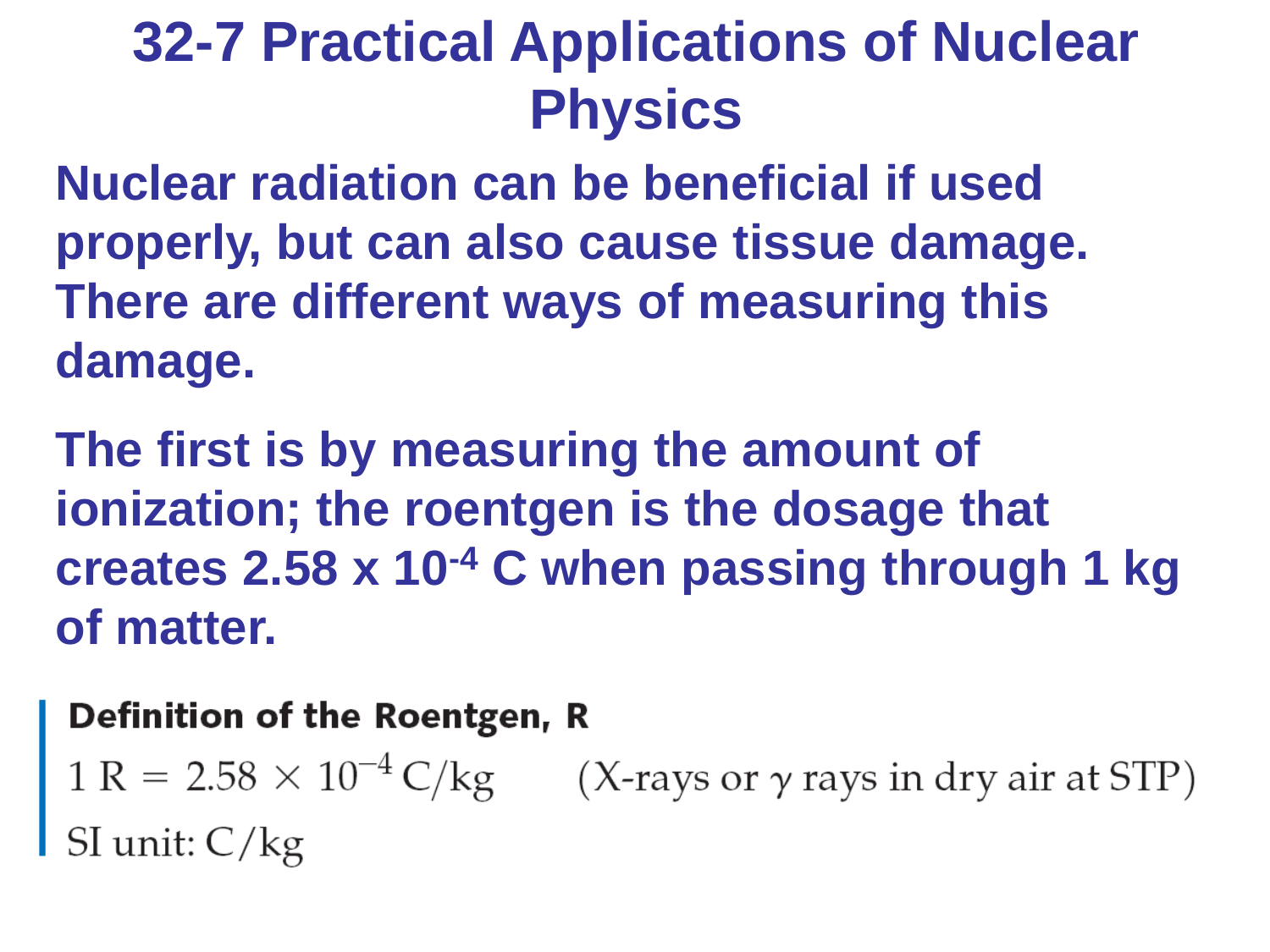**Another measure is the amount of energy absorbed by the irradiated material:**

#### **Definition of the Rad**

**Definition of the Rad**<br>1 rad =  $0.01$  J/kg (any type of radiation)<br>SI unit: J/kg

**However, the same amount of energy of different types of radiation can have different biological effects.**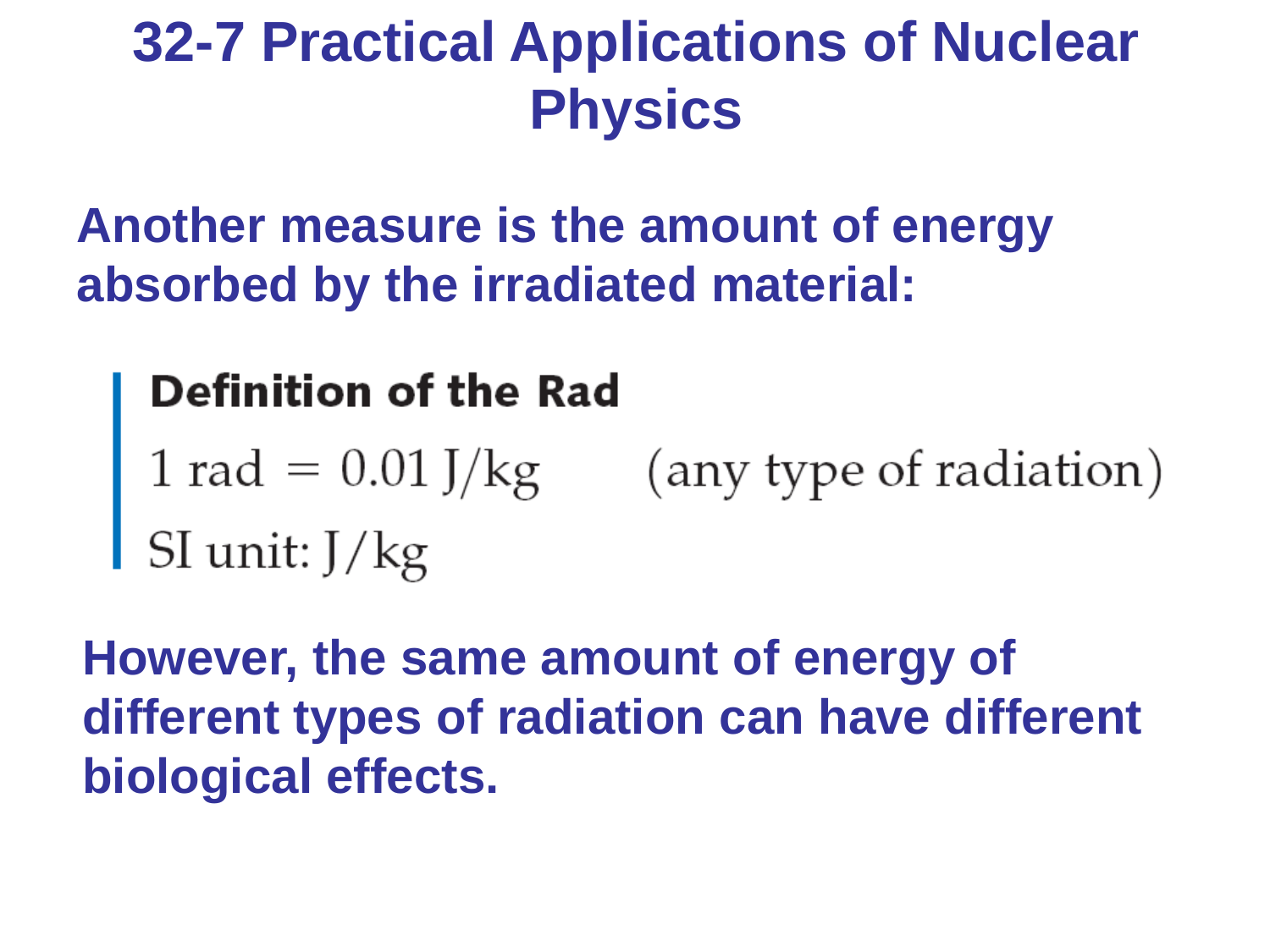**In order to quantify these differences, we define the relative biological effectiveness:**

#### **Definition of Relative Biological Effectiveness, RBE**

the dose of 200-keV X-rays necessary to produce a given biological effect

**RBE** the dose of a particular type of radiation necessary to produce the same biological effect

SI unit: dimensionless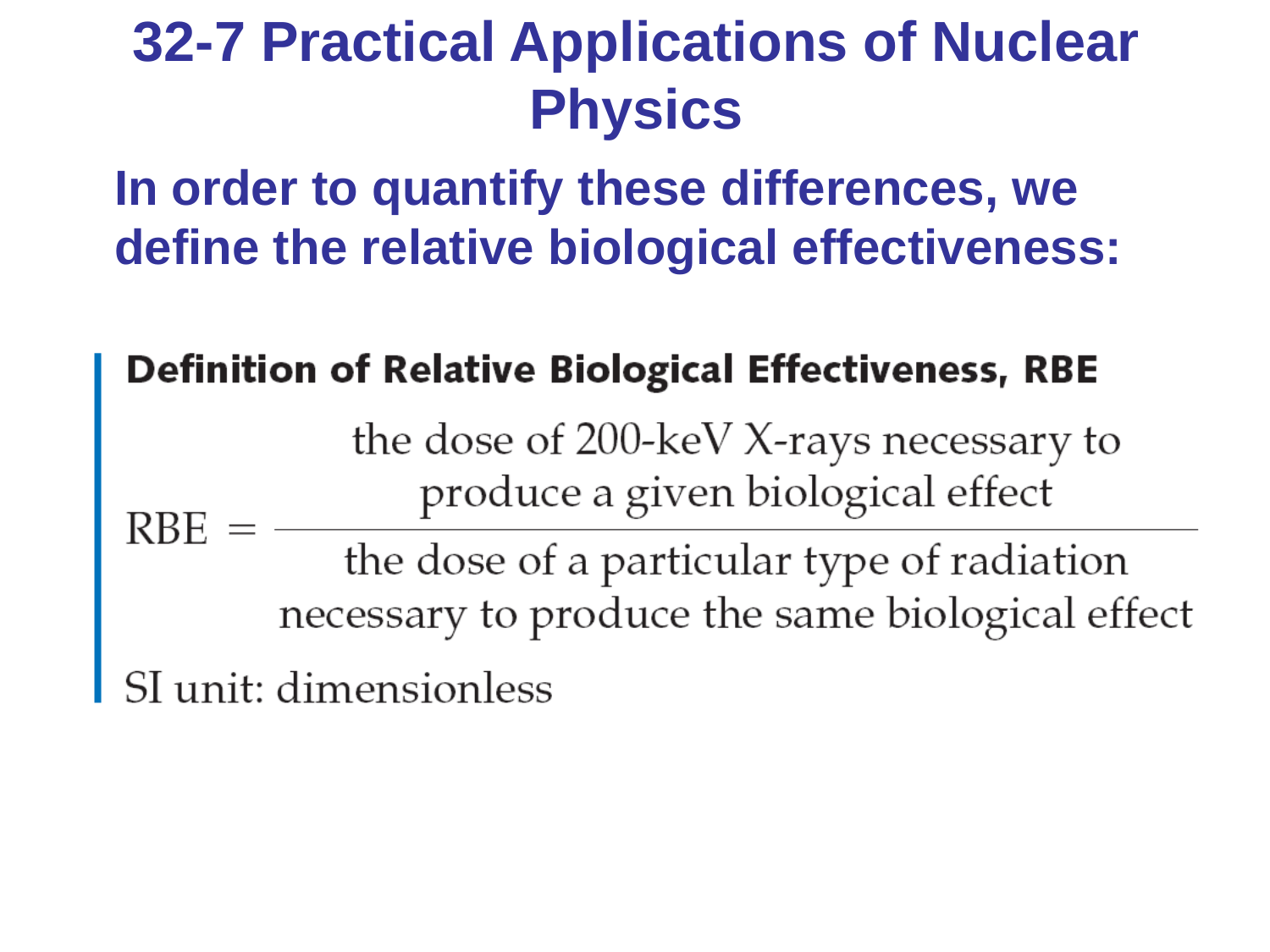#### **The RBE for different types of radiation:**

#### **TABLE 32-3**

**Relative Biological Effectiveness, RBE, for Different Types of Radiation** 

| Type of radiation    | <b>RBE</b>  |
|----------------------|-------------|
| Heavy ions           | 20          |
| $\alpha$ rays        | $10 - 20$   |
| Protons              | 10          |
| <b>Fast neutrons</b> | 10          |
| Slow neutrons        | $4 - 5$     |
| $\beta$ rays         | $1.0 - 1.7$ |
| $\gamma$ rays        | 1           |
| 200-keV X-rays       | 1           |
|                      |             |

Copyright C 2007 Pearson Prentice Hall, Inc.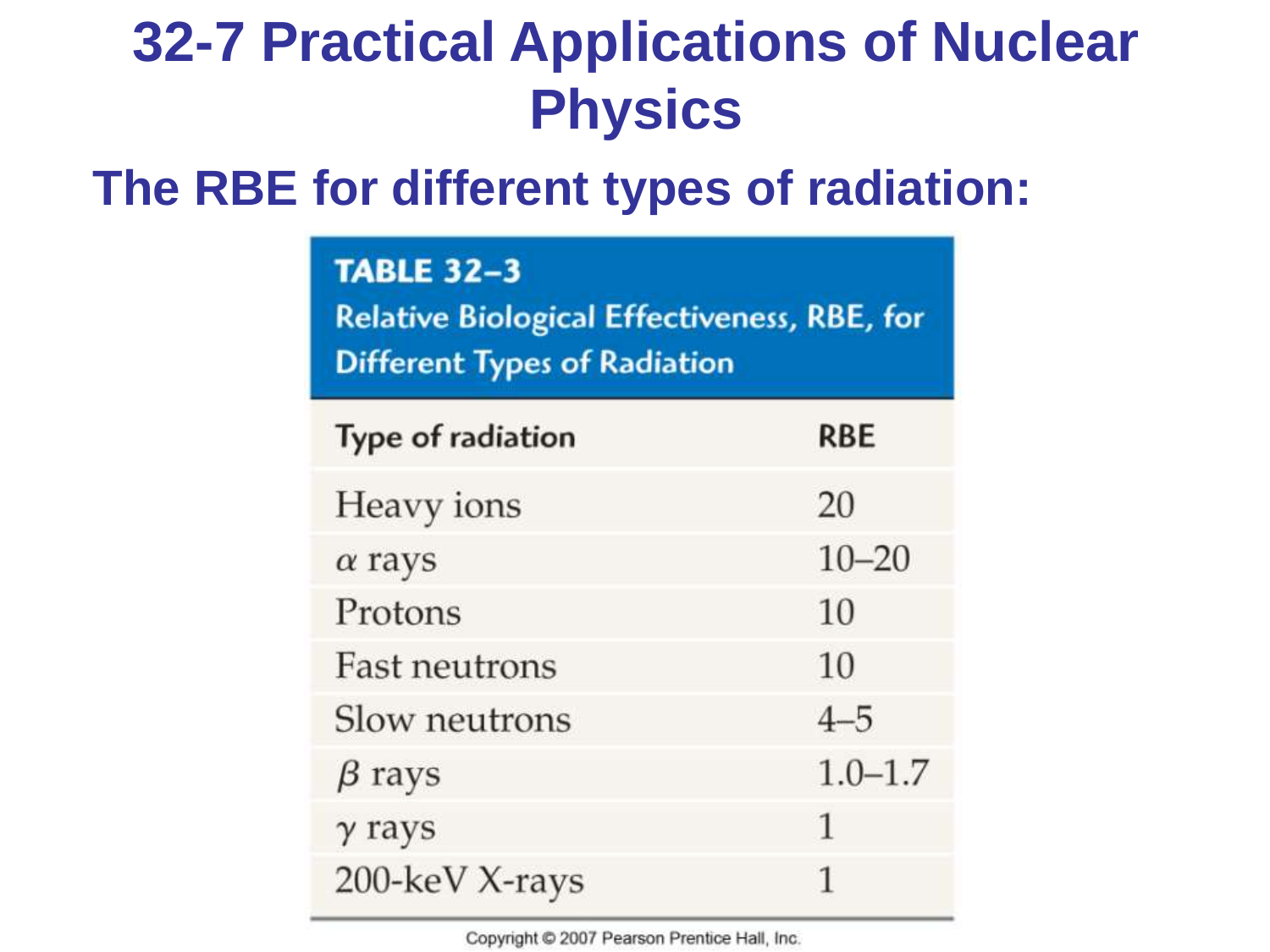**This can be combined with the dose to give the biologically equivalent dose, measured in rem (roentgen equivalent in man).**

Definition of Roentgen Equivalent in Man, rem dose in rem  $=$  dose in rad  $\times$  RBE  $SI$  unit:  $J/kg$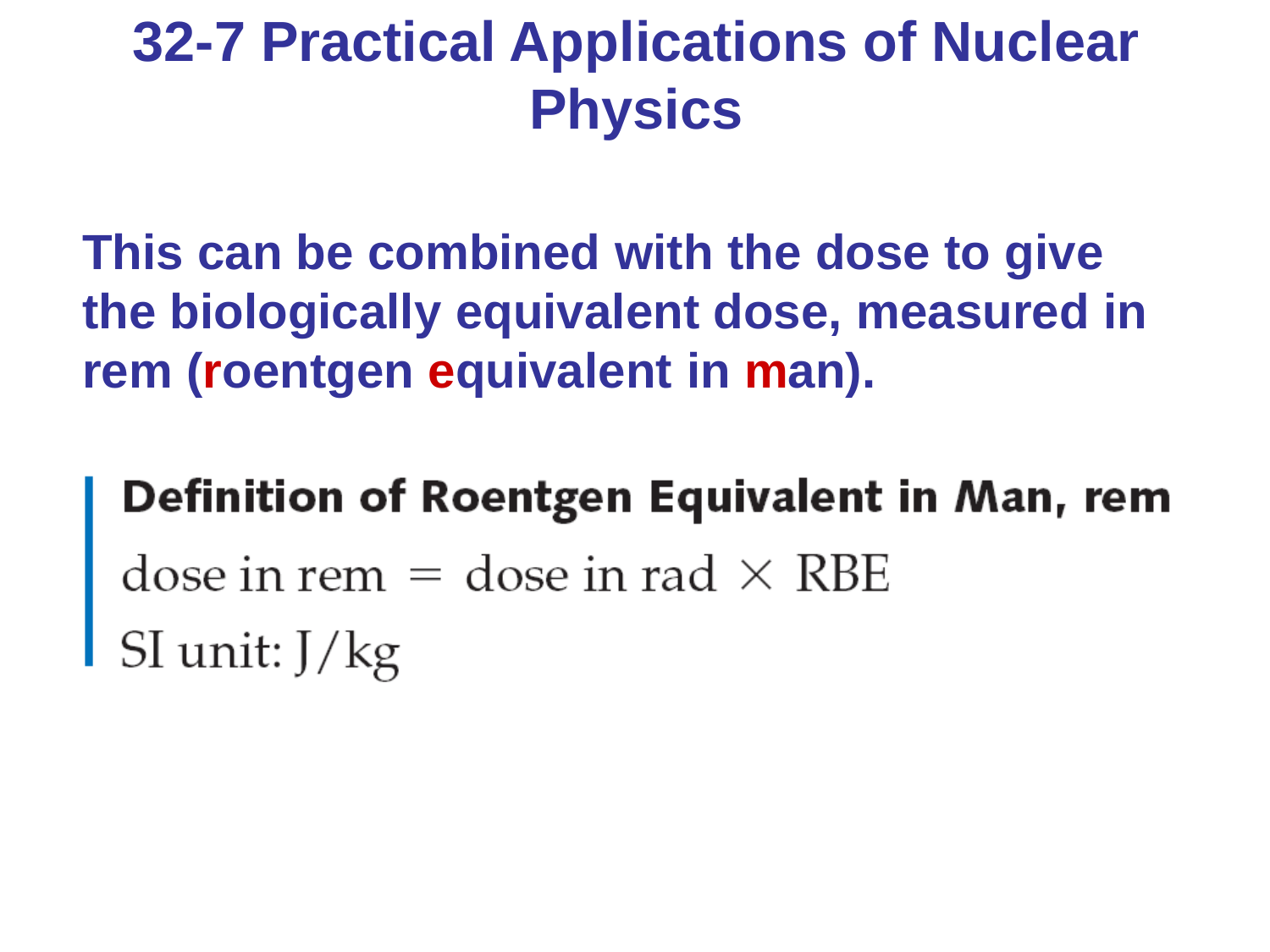**We receive some radiation from natural and manufactured sources every year.**

| <b>TABLE 32-4 Typical Radiation Dosages</b> |                           |  |  |  |
|---------------------------------------------|---------------------------|--|--|--|
| Source of radiation                         | Radiation<br>dose (rem/y) |  |  |  |
| Inhaled radon                               | $\sim 0.200$              |  |  |  |
| Medical/dental<br>examinations              | 0.040                     |  |  |  |
| Cosmic rays                                 | 0.028                     |  |  |  |
| Natural radioactivity<br>in the Earth and   |                           |  |  |  |
| atmosphere                                  | 0.028                     |  |  |  |
| Nuclear medicine                            | 0.015                     |  |  |  |

Copyright @ 2007 Pearson Prentice Hall, Inc.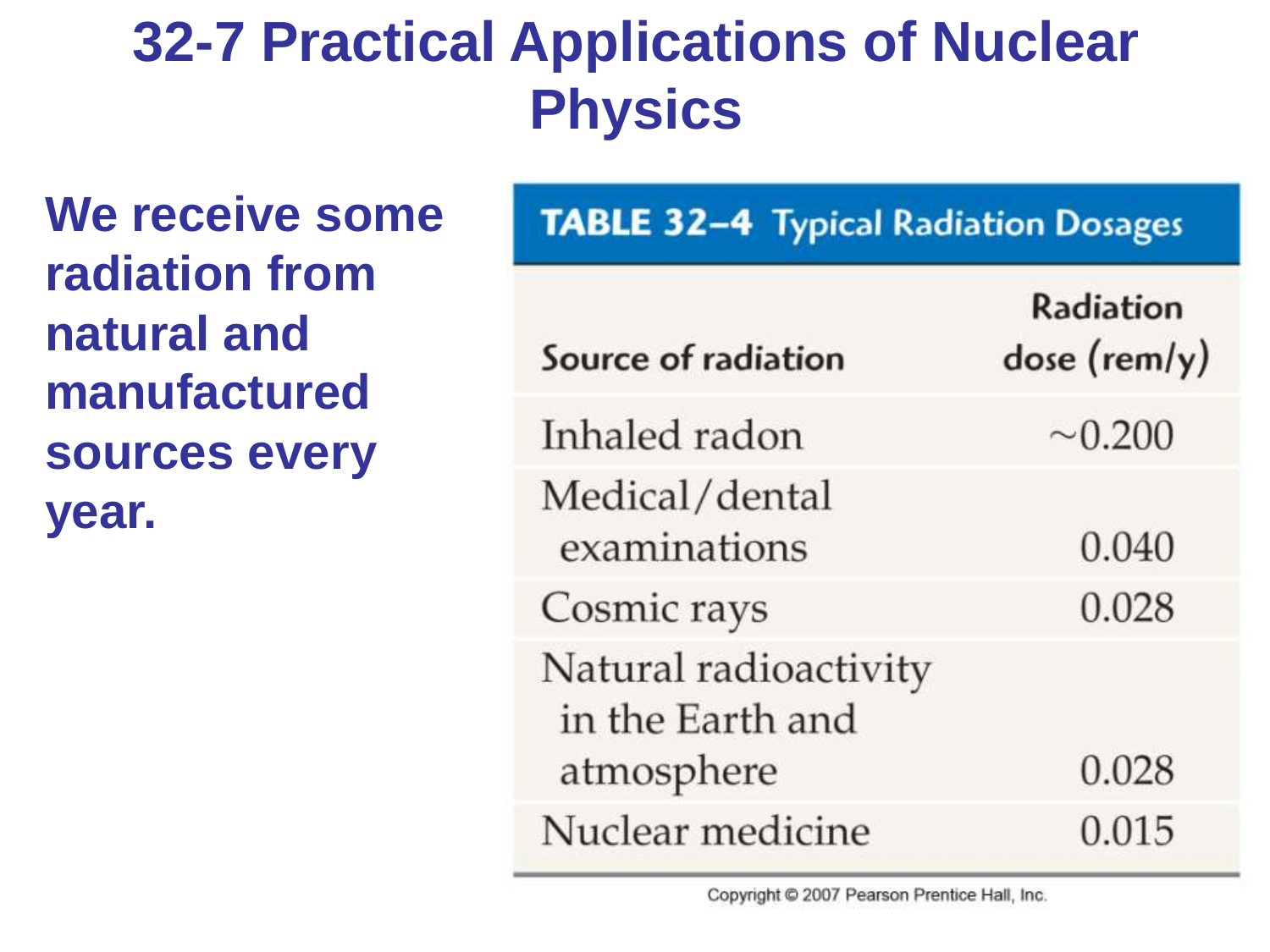**There are a number of medical applications for radioactivity:**

- **Radioactive tracers are useful in diagnoses**
- **PET scans (positron-emission tomography) are useful in looking at the brain, including normal activity, abnormalities, and tumors**
- **Magnetic resonance imaging (MRI) is particularly good at imaging soft tissue**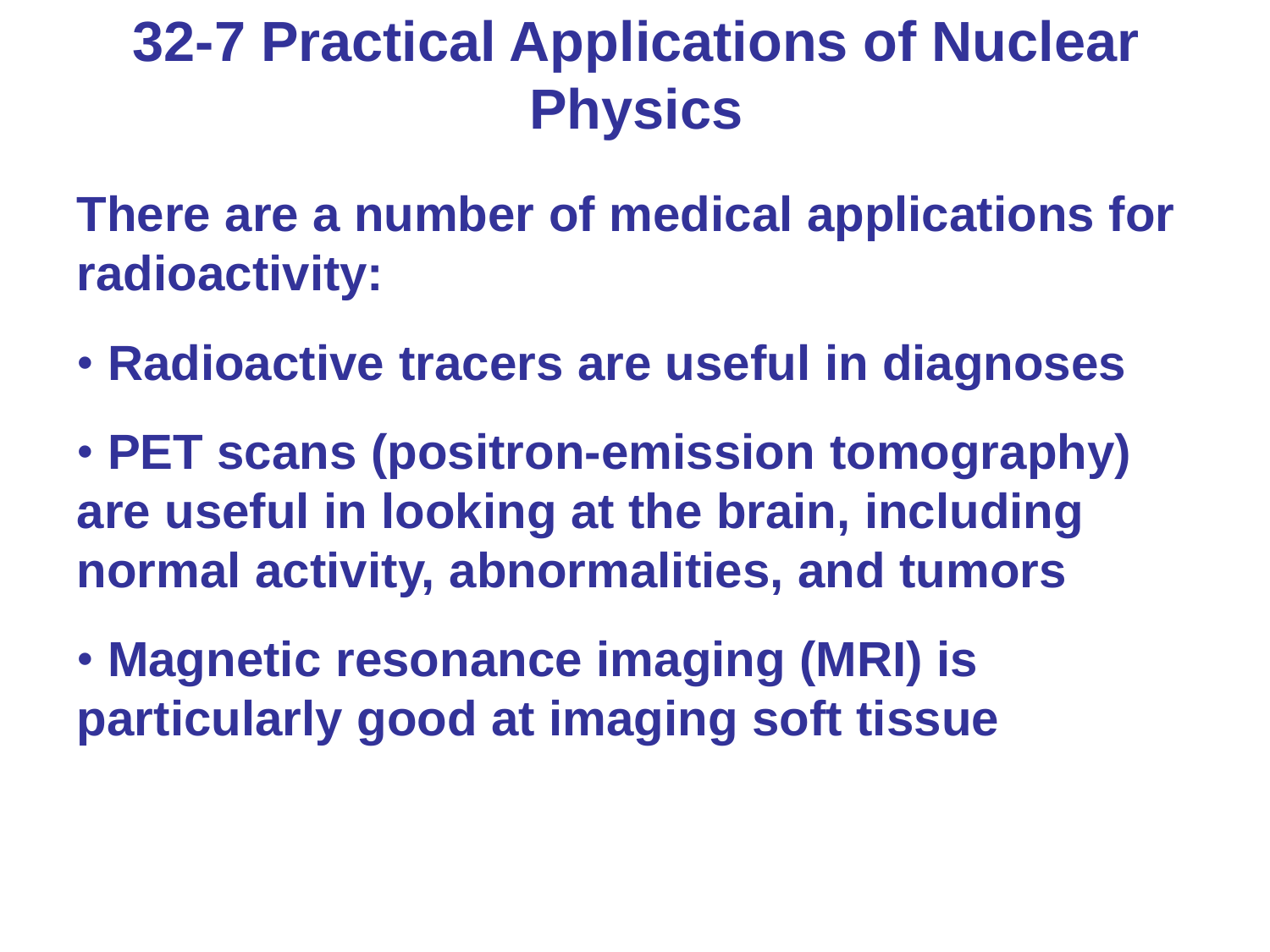#### **All forces of nature are manifestations of just four fundamental forces:**

| <b>TABLE 32-5 The Fundamental Forces</b> |                          |                              |  |  |  |
|------------------------------------------|--------------------------|------------------------------|--|--|--|
| Force                                    | <b>Relative Strength</b> | Range                        |  |  |  |
| <b>Strong</b>                            |                          | $\approx$ 1 fm               |  |  |  |
| Electromagnetic                          | $10^{-2}$                | Infinite ( $\propto 1/r^2$ ) |  |  |  |
| Weak                                     | $10^{-6}$                | $\approx 10^{-3}$ fm         |  |  |  |
| Gravitational                            | $10^{-43}$               | Infinite ( $\propto 1/r^2$ ) |  |  |  |

Copyright © 2007 Pearson Prentice Hall, Inc.

**The only one we have not discussed so far is the weak force; it is the one responsible for beta decay.**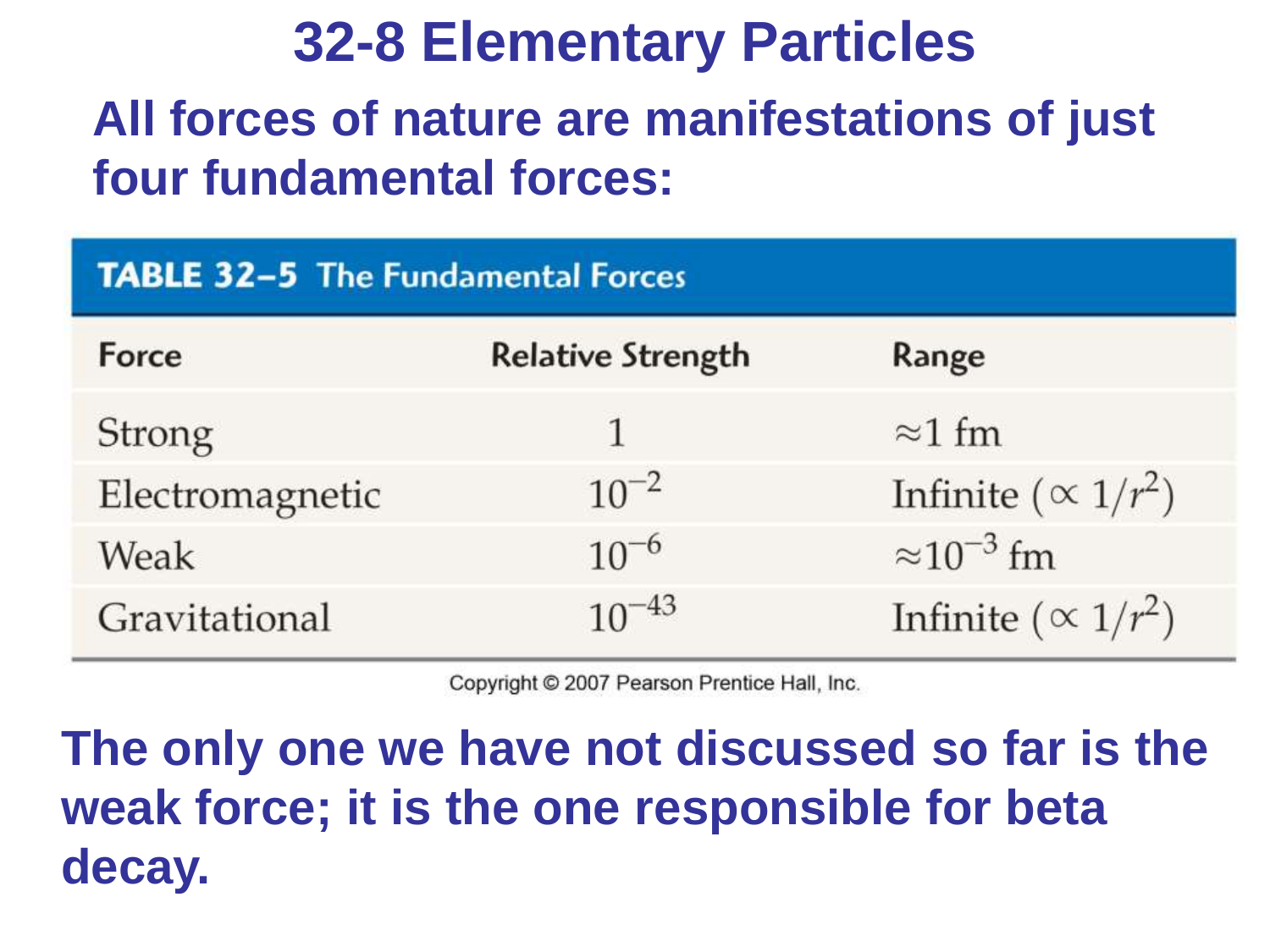**There are two kinds of fundamental particles, leptons and hadrons. Leptons interact only via the electromagnetic force (if charged) and the weak force. These are the known leptons:**

| TABLE 32-6 Leptons |                    |                        |                             |                      |  |  |
|--------------------|--------------------|------------------------|-----------------------------|----------------------|--|--|
| Particle           | Particle<br>Symbol | Antiparticle<br>Symbol | <b>Rest Energy</b><br>(MeV) | Lifetime $(s)$       |  |  |
| Electron           | $e^-$ or $\beta^-$ | $e^+$ or $\beta^+$     | 0.511                       | Stable               |  |  |
| Muon               | $\mu$              | $\mu^+$                | 105.7                       | $2.2 \times 10^{-6}$ |  |  |
| Tau                | $\tau^{-}$         | $\tau^+$               | 1784                        | $10^{-13}$           |  |  |
| Electron neutrino  | $v_{\rm e}$        | $\overline{v}_{e}$     | $\approx 0$                 | Stable               |  |  |
| Muon neutrino      | $v_{\mu}$          | $\overline{v}_\mu$     | $\approx 0$                 | Stable               |  |  |
| Tau neutrino       | $v_{\tau}$         | $\overline{v}_{\tau}$  | $\approx 0$                 | Stable               |  |  |

Copyright © 2007 Pearson Prentice Hall, Inc.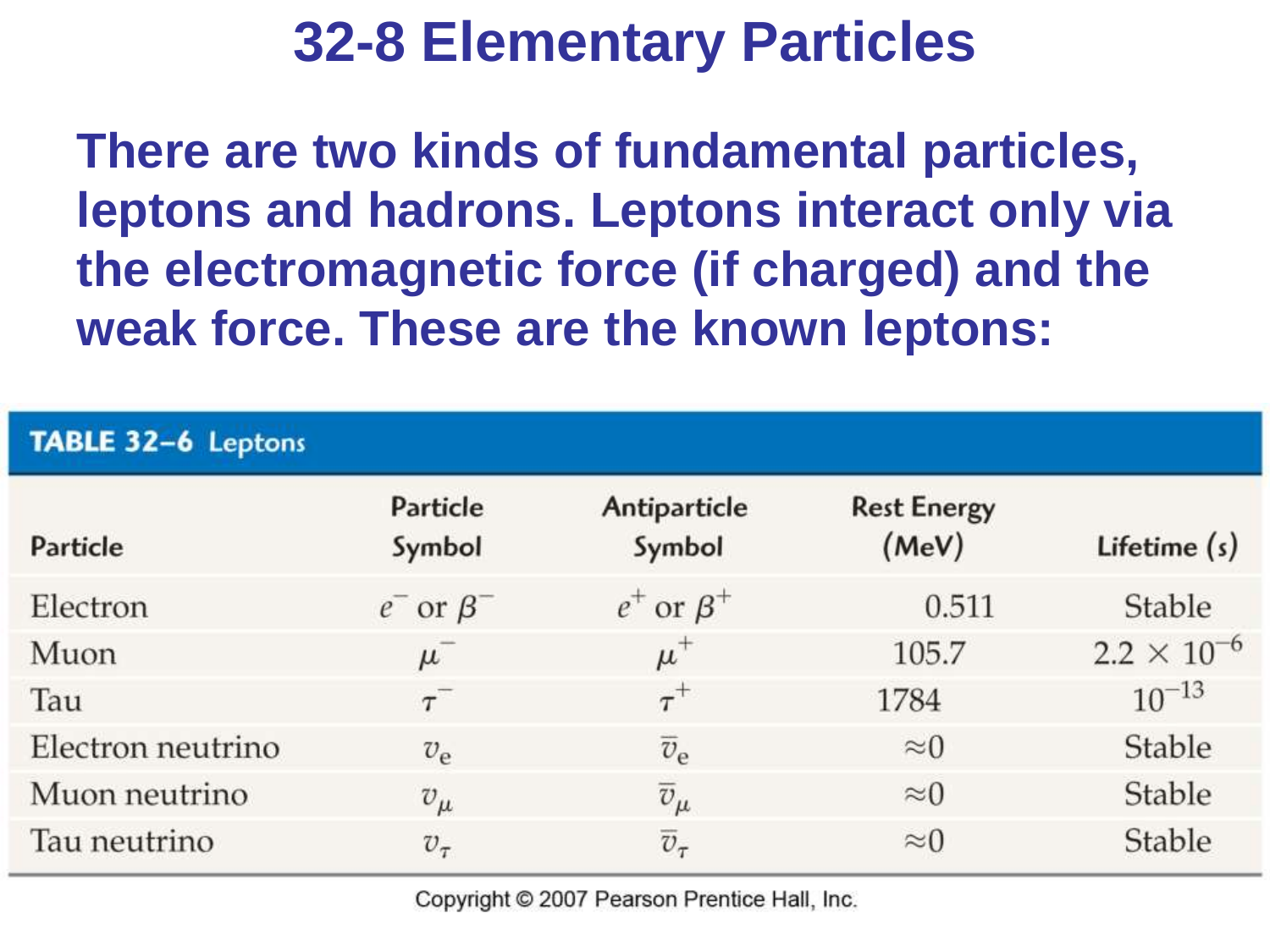**Hadrons are particles that interact strongly. They come in two varieties, baryons and mesons. Protons and neutrons are baryons.** 

|                | Particle | Particle<br>Symbol | Antiparticle<br>Symbol  | <b>Rest Energy</b><br>(MeV) | Lifetime $(s)$        |
|----------------|----------|--------------------|-------------------------|-----------------------------|-----------------------|
| <b>BARYONS</b> |          |                    |                         |                             |                       |
|                | Proton   | p                  | $\boldsymbol{v}$        | 938.3                       | Stable                |
|                | Neutron  | $\boldsymbol{n}$   | $\overline{n}$          | 939.6                       | 900                   |
|                | Sigma    | $\Sigma^+$         | $\overline{\Sigma}^-$   | 1189                        | $0.8 \times 10^{-10}$ |
|                |          | $\Sigma^0$         | $\overline{\Sigma}{}^0$ | 1192                        | $6 \times 10^{-20}$   |
|                |          | $\Sigma^-$         | $\overline{\Sigma}^+$   | 1197                        | $1.6 \times 10^{-10}$ |
|                | Omega    | Ω                  | $\Omega^+$              | 1672                        | $0.8 \times 10^{-10}$ |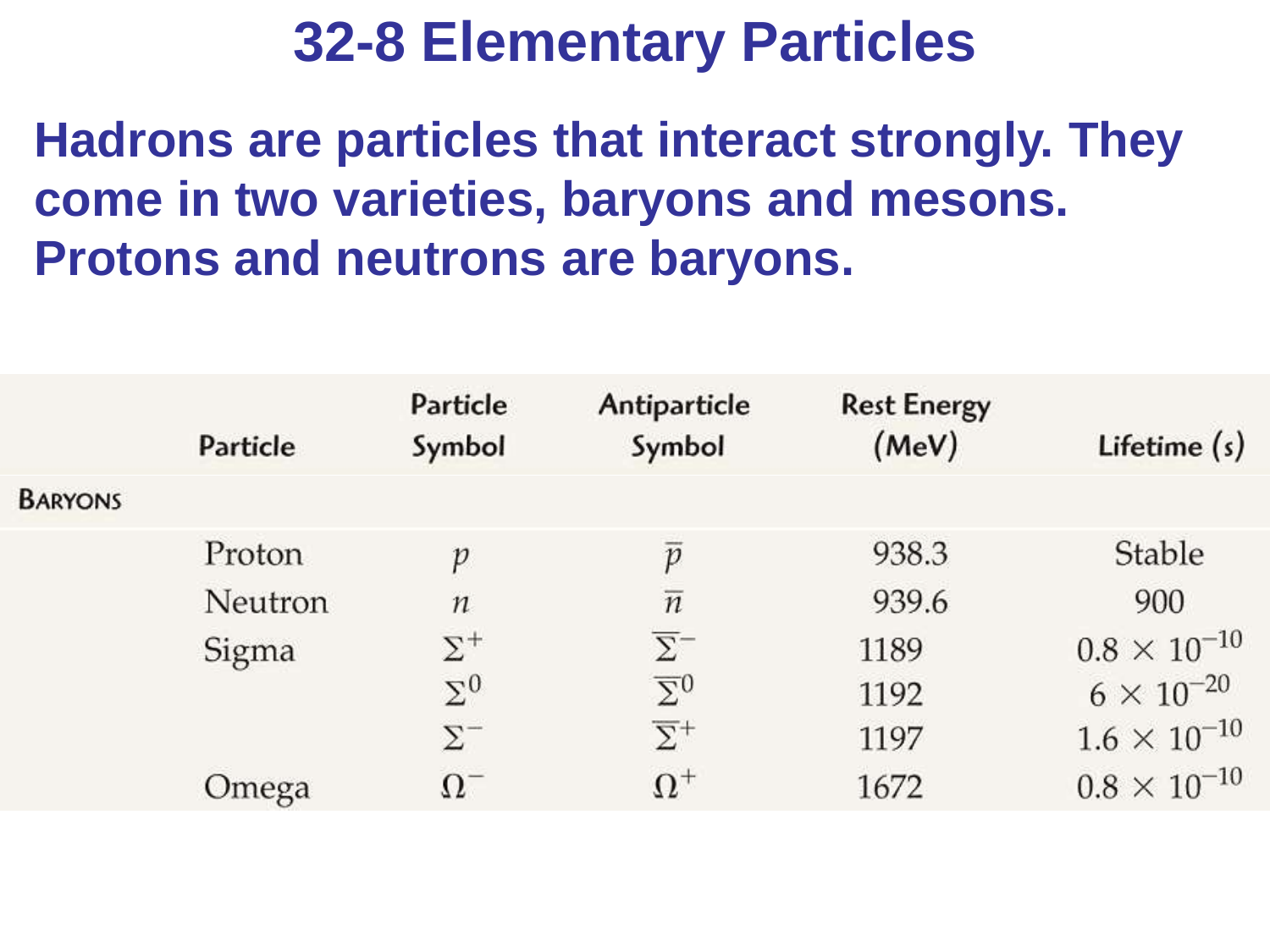# **32-8 Elementary Particles Mesons are created by cosmic rays and in particle accelerators.**

|               | Particle | Particle<br>Symbol | Antiparticle<br>Symbol                                | <b>Rest Energy</b><br>(MeV) | Lifetime $(s)$        |
|---------------|----------|--------------------|-------------------------------------------------------|-----------------------------|-----------------------|
| <b>MESONS</b> |          |                    |                                                       |                             |                       |
|               | Pion     | $\pi^{+}$          | $\pi$                                                 | 139.6                       | $2.6 \times 10^{-8}$  |
|               |          | $\pi^0$            | $\pi^0$                                               | 135.0                       | $0.8 \times 10^{-16}$ |
|               | Kaon     | $K^+$              | $K^-$                                                 | 493.7                       | $1.2 \times 10^{-8}$  |
|               |          | $K_S{}^0$          | $\overline{K}_{\rm S}{}^0$ $\overline{K}_{\rm L}{}^0$ | 497.7                       | $0.9 \times 10^{-10}$ |
|               |          | $K_L{}^0$          |                                                       | 497.7                       | $5.2 \times 10^{-8}$  |
|               | Eta      | $\eta^0$           | $\eta^0$                                              | 548.8                       | $<$ 10 <sup>-18</sup> |

#### **Leptons appear to have no internal structure. The same is not true of hadrons, however.**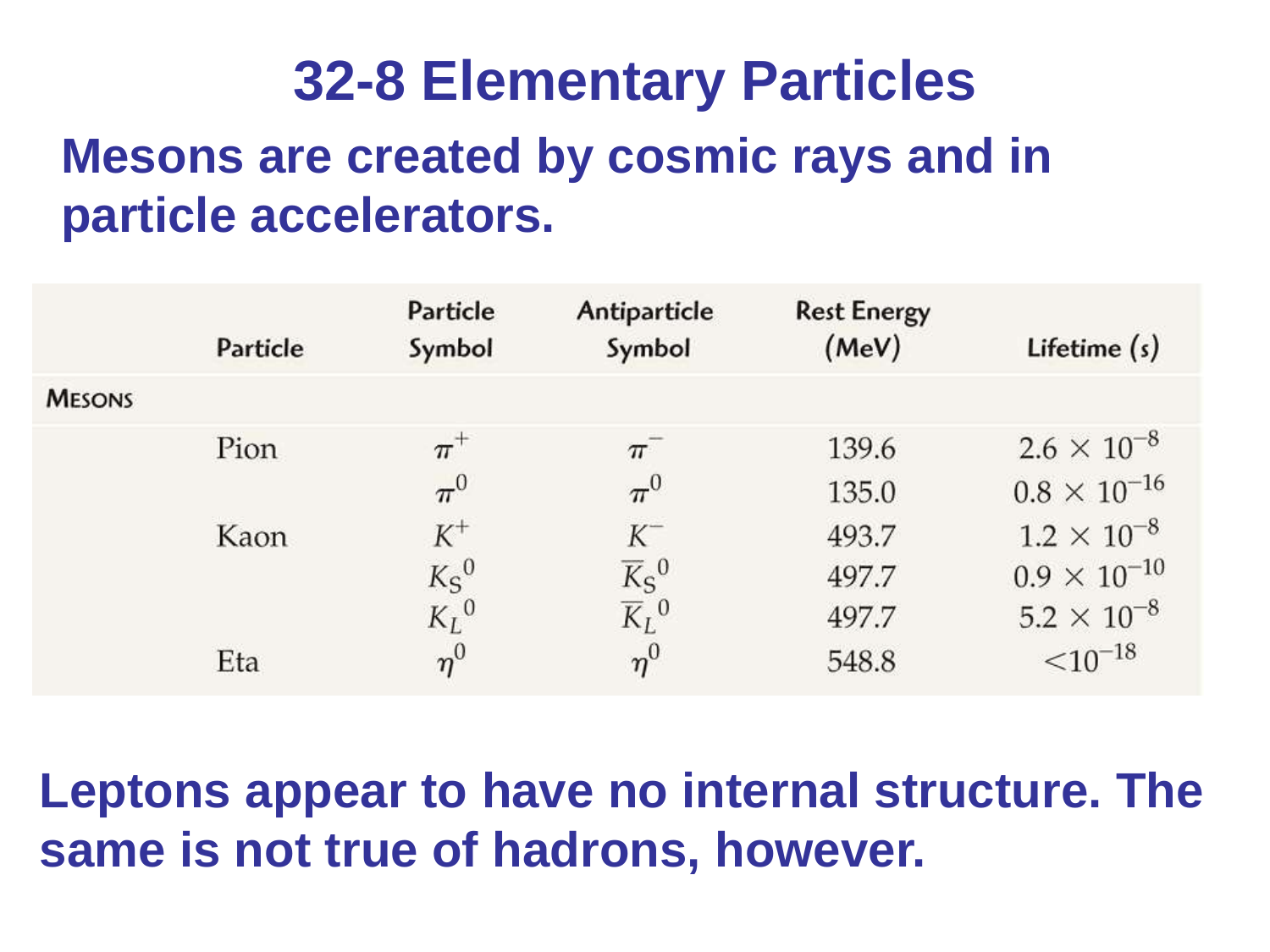#### **32-8 Elementary Particles It is now known that hadrons are made of pointlike particles called quarks. A meson is a quark plus an antiquark; a baryon is three quarks.**

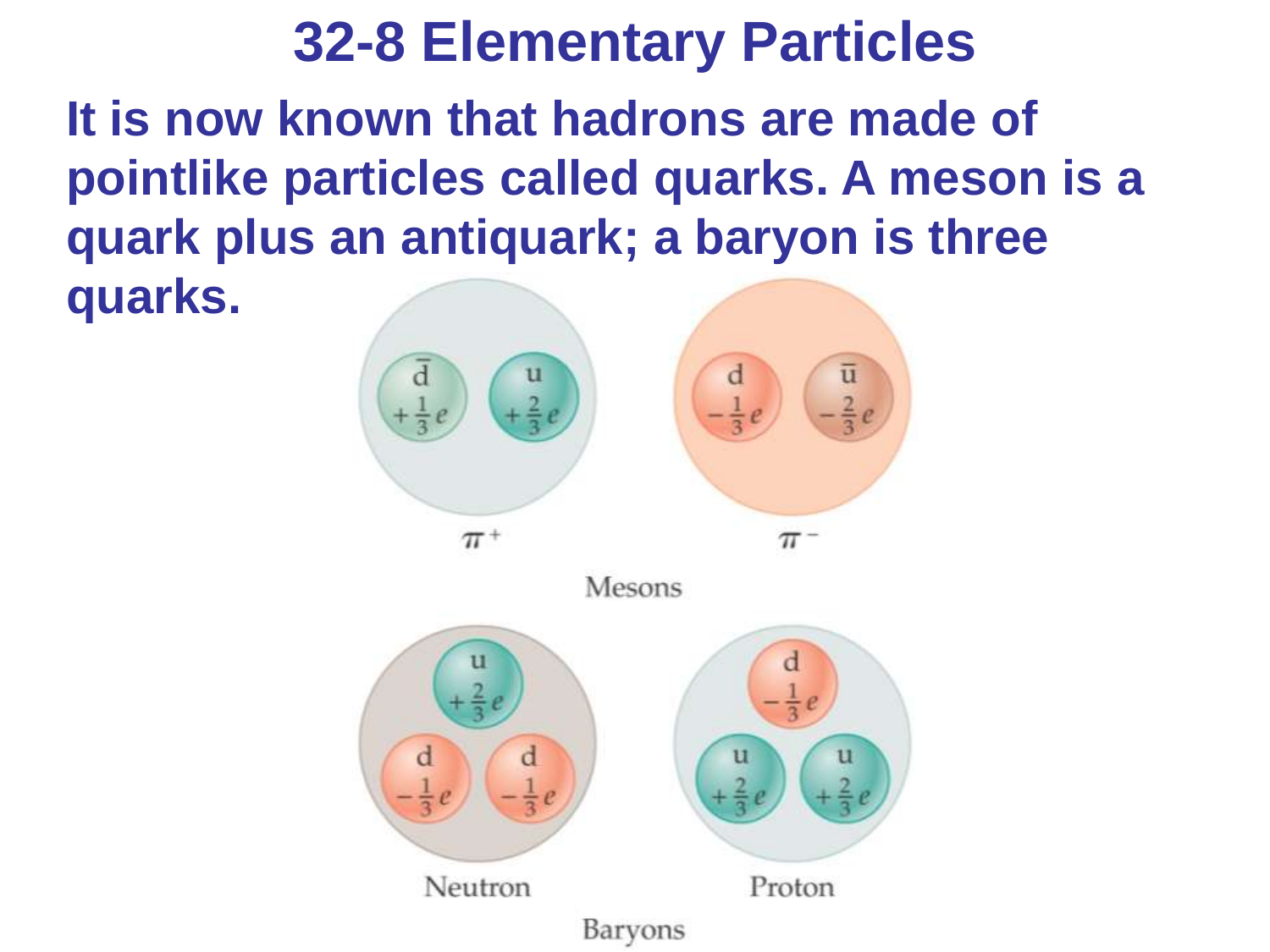#### **These are the known quarks and antiquarks:**

| TABLE 32-8 Quarks and Antiquarks |                          |                |                  |                |                  |  |
|----------------------------------|--------------------------|----------------|------------------|----------------|------------------|--|
|                                  |                          | Quarks         |                  | Antiquarks     |                  |  |
| Name                             | <b>Rest Energy (MeV)</b> | Symbol         | Charge           | Symbol         | Charge           |  |
| Up                               | 360                      | u              | $+\frac{2}{3}e$  | $\overline{u}$ | $-\frac{2}{3}e$  |  |
| Down                             | 360                      | d              | $-\frac{1}{3}e$  | d              | $+\frac{1}{3}e$  |  |
| Charmed                          | 1500                     | $\overline{c}$ | $+\frac{2}{3}e$  | $\overline{C}$ | $-\frac{2}{3}e$  |  |
| Strange                          | 540                      | S              | $-\frac{1}{3}$ e | $\overline{s}$ | $+\frac{1}{3}e$  |  |
| Top                              | 173,000                  | t              | $+\frac{2}{3}e$  | $\ddagger$     | $-\frac{2}{3}e$  |  |
| <b>Bottom</b>                    | 5000                     | b              | $-\frac{1}{3}e$  | $\mathbf b$    | $+\frac{1}{3}$ e |  |

Copyright © 2007 Pearson Prentice Hall, Inc.

#### **Quarks cannot exist on their own; they are always found as bound states, either baryons or mesons.**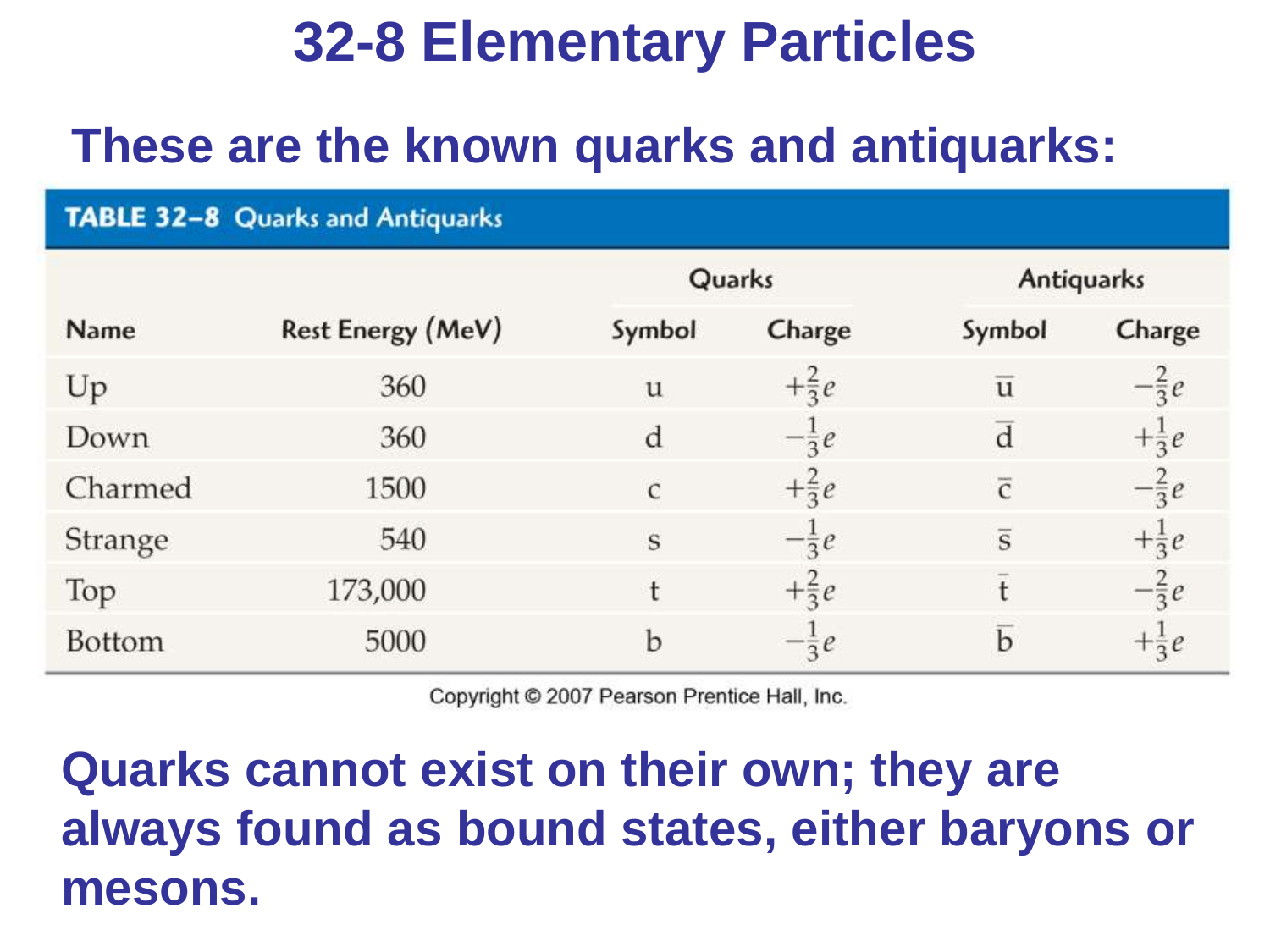#### **32-9 Unified Forces and Cosmology**

**Shortly after the Big Bang, the energy density of the universe was enormous. All four forces had the same strength, and comprised a single unified force. As the universe expanded and the energy density dropped, the forces "froze out" one by one, until we have the four forces we are familiar with today.**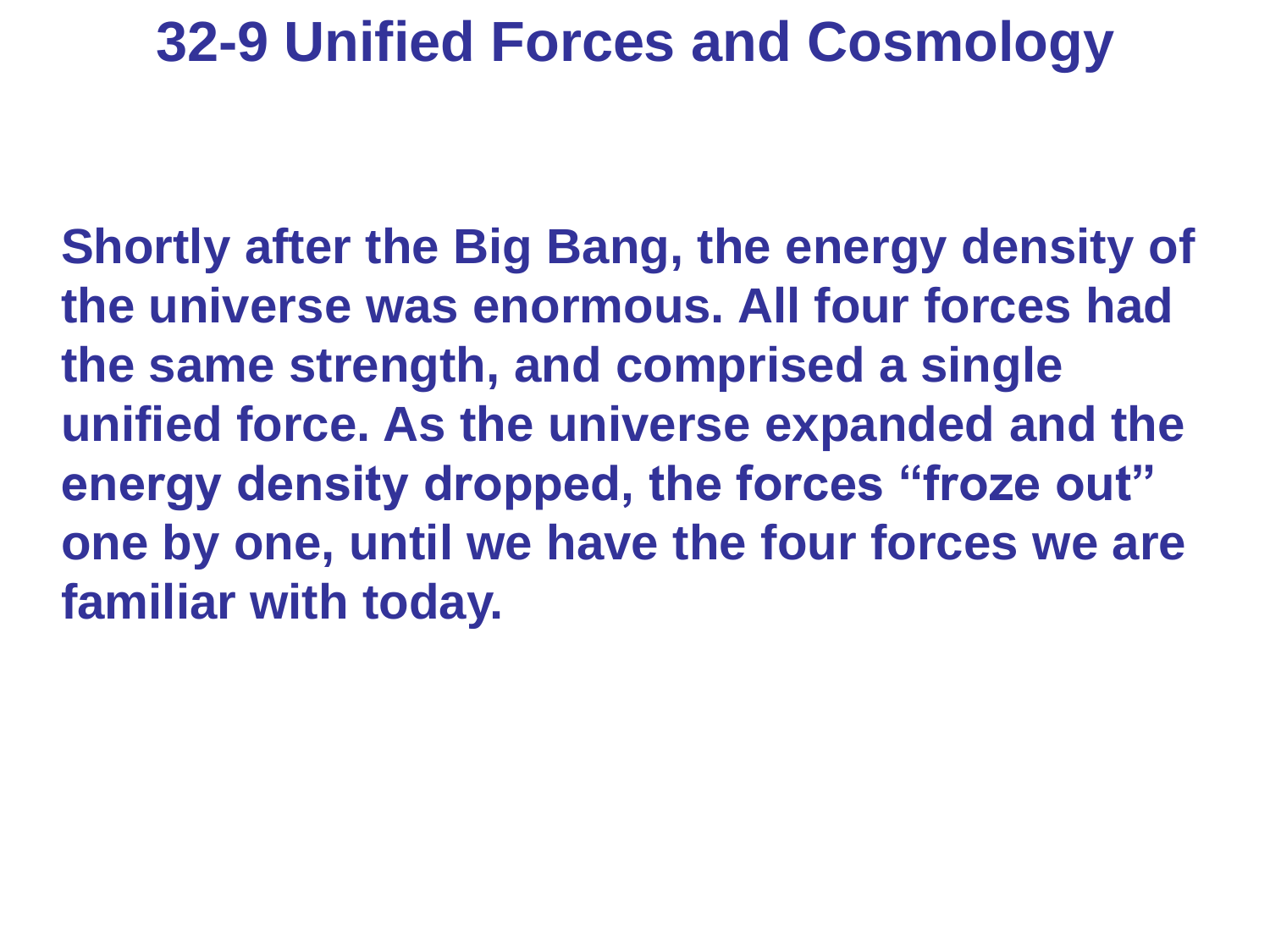**32-9 Unified Forces and Cosmology This diagram illustrates the transitions since the Big Bang. Exactly how the gravitational force unifies with the other three is not well understood.**

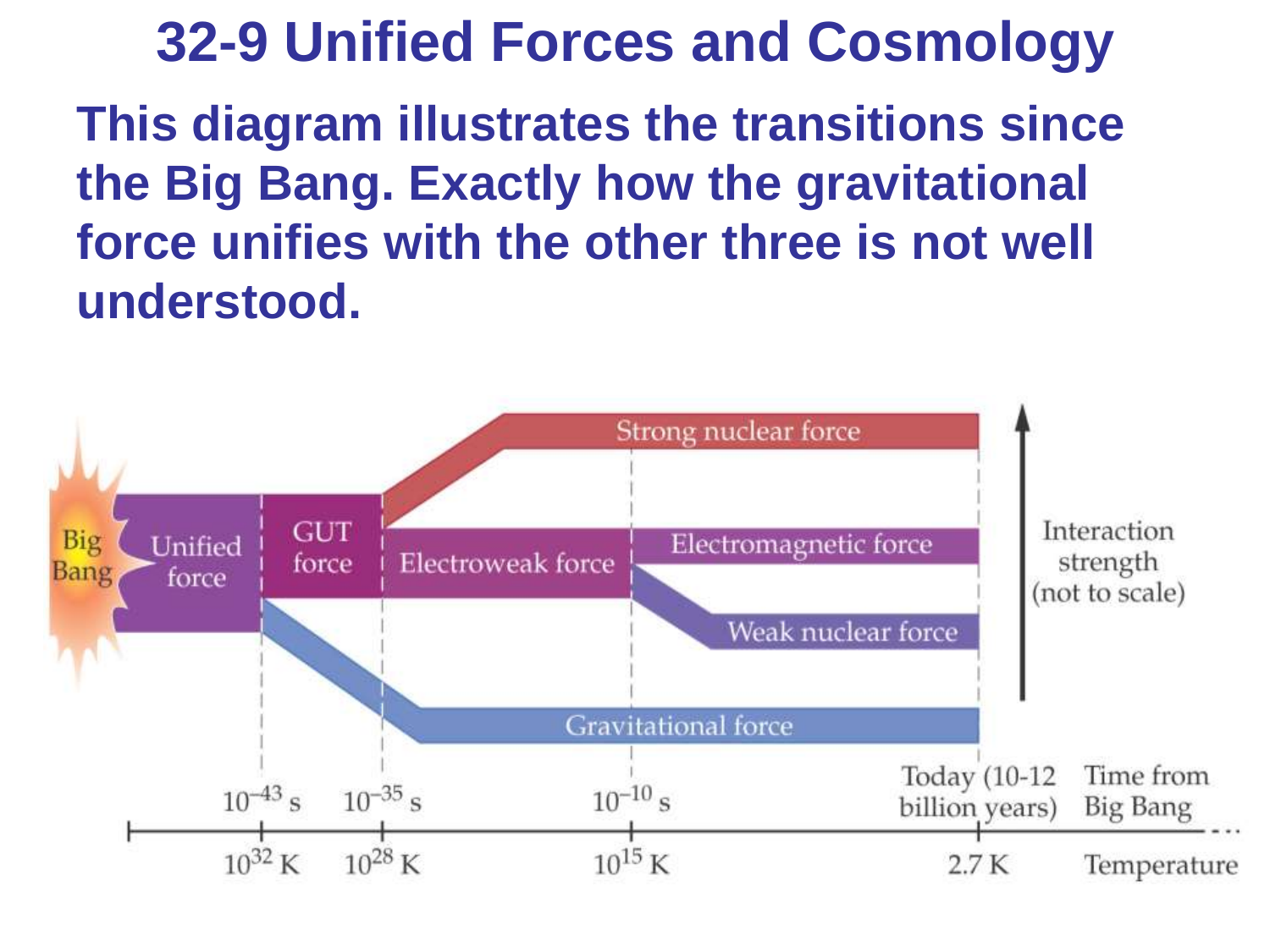- **Nuclei are composed of protons and neutrons (nucleons).**
- **Number of protons in a nucleus (atomic number):** *Z*
- **Number of neutrons in a nucleus:** *N*
- Mass number  $A = N + Z$
- **Designation:**
- **Isotopes: same atomic number, different** *N*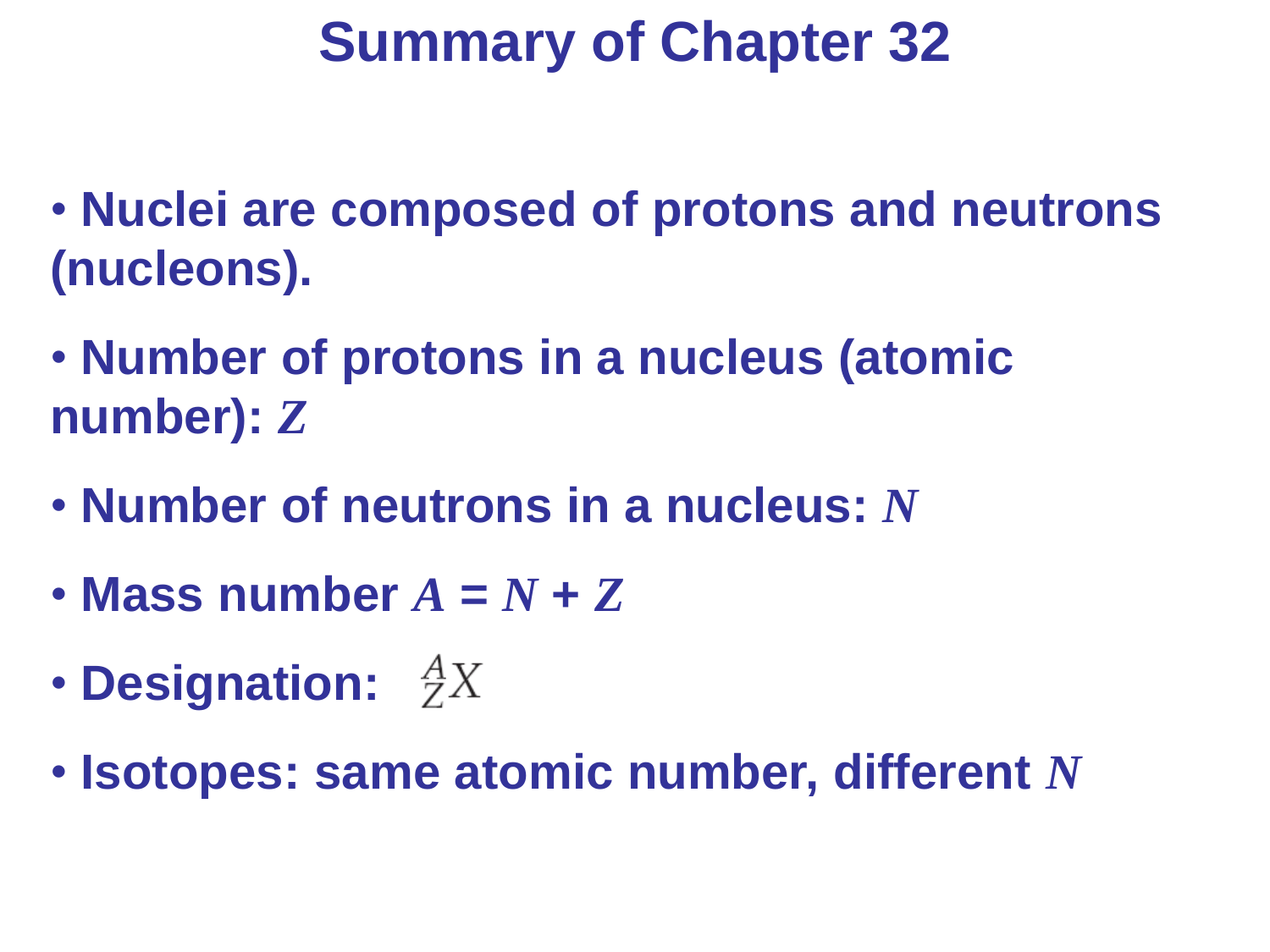- Mass of  $^{12}_{6}C$  is exactly 12 u.
- 1 u = 1.660540  $\times$  10<sup>-27</sup> kg

 $= 931.5 \text{ MeV}/c^2$ 

- **Nuclear radius:**  $r = (1.2 \times 10^{-15} \text{ m})A^{1/3}$
- **Nuclear density is approximately constant**
- **Strong nuclear force holds nuclei together**
- **Radioactivity is the emission from the decay of an unstable or excited nucleus**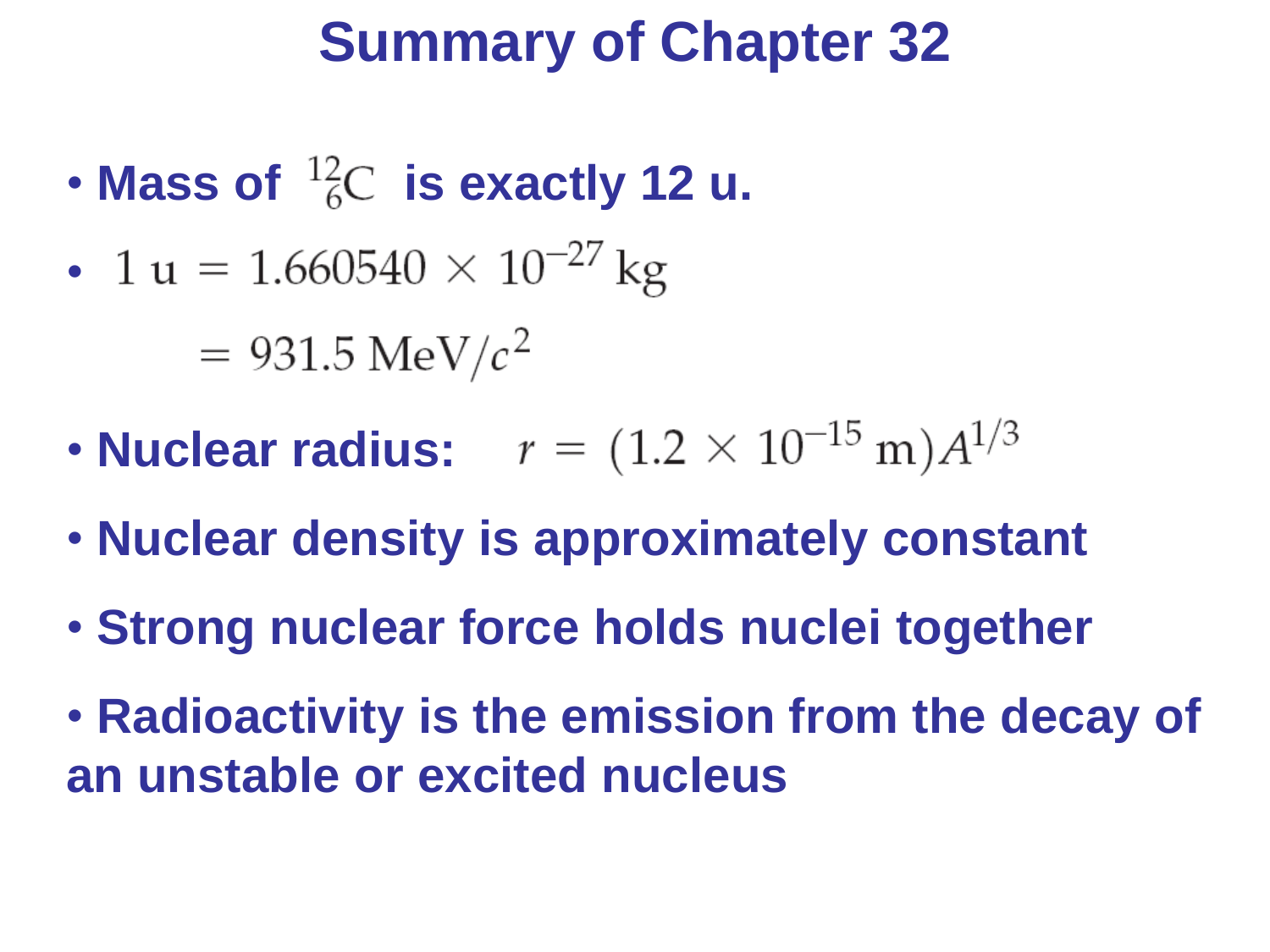- **An alpha particle (helium nucleus) is two protons and two neutrons.**
- **Alpha decay:**  ${}_{Z}^{A}X \longrightarrow {}_{Z-2}^{A-4}Y + {}_{Z}^{4}He$
- **Beta decay:**  $\frac{1}{0}n \longrightarrow \frac{1}{1}p + e^- + \overline{\nu}$
- **Gamma decay occurs when an excited nucleus decays to its ground state.**
- **Activity is the number of decays per second:**

$$
1 \text{ curie} = 1 \text{ Ci} = 3.7 \times 10^{10} \text{ decays/s}
$$

1 becquerel  $= 1$  Bq  $= 1$  decay/s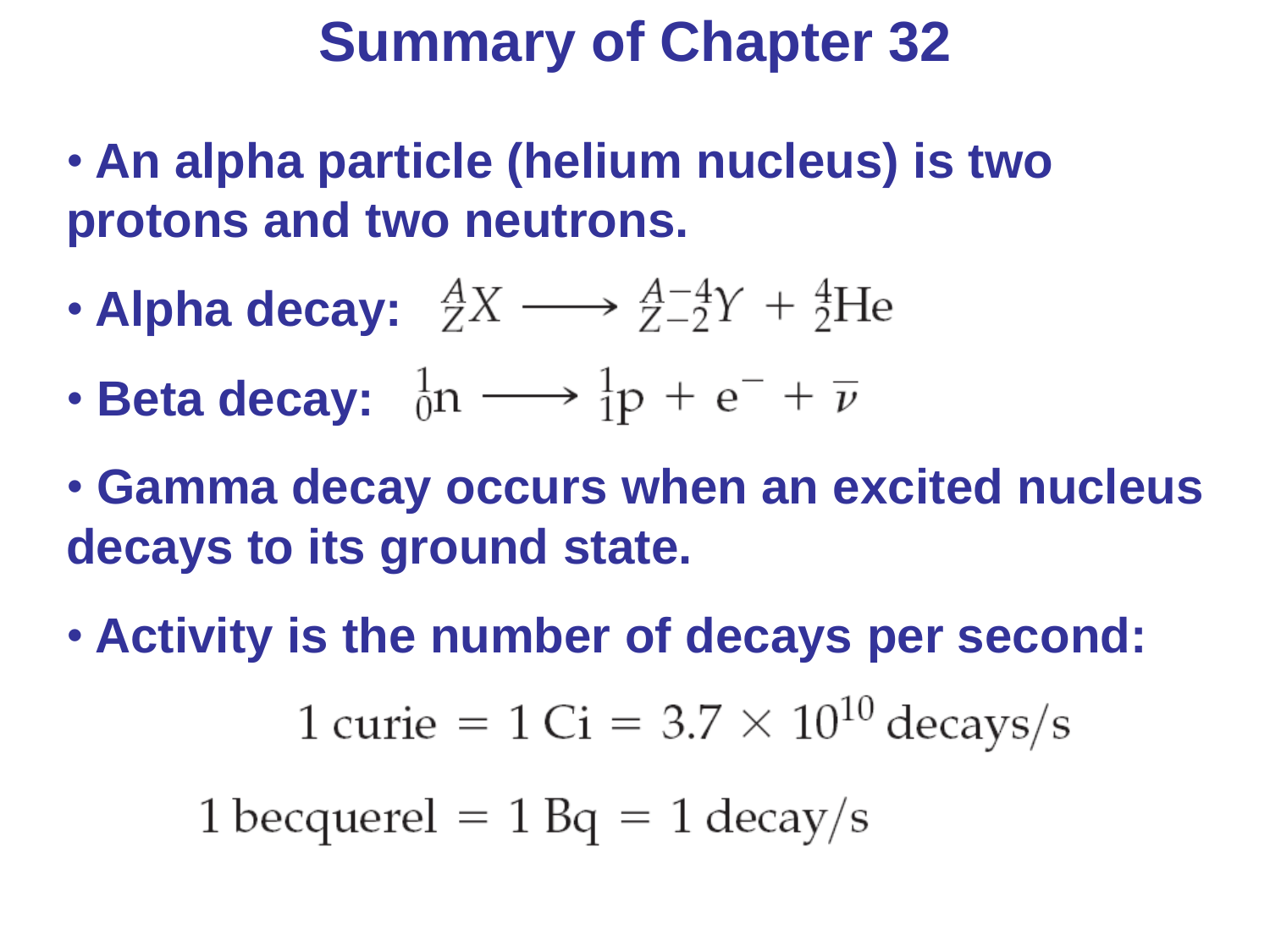- **Nuclear decay:**  $N = N_0 e^{-\lambda t}$
- **Half-life related to decay constant:**

$$
T_{1/2} = \frac{\ln 2}{\lambda} = \frac{0.693}{\lambda}
$$

• **Decay rate:**

$$
R = \left| \frac{\Delta N}{\Delta t} \right| = \lambda N = \lambda N_0 e^{-\lambda t} = R_0 e^{-\lambda t}
$$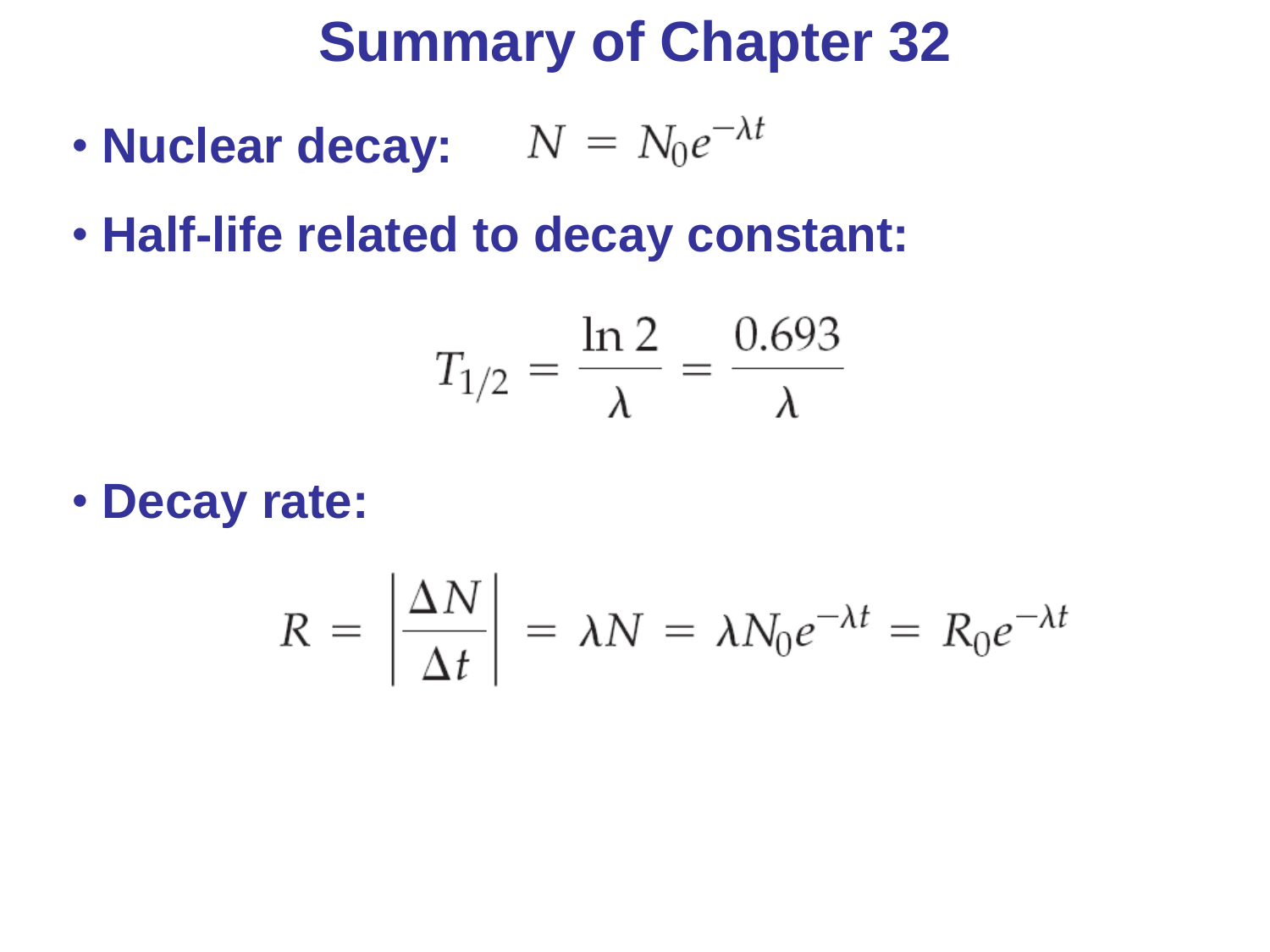- **The binding energy of a nucleus is the energy that must be supplied to separate it into its component nucleons.**
- **Nuclear fission is the splitting of a heavier nucleus into two or more lighter ones, plus extra neutrons.**
- **These extra neutrons can cause a chain reaction.**
- **Nuclear fusion occurs when two light nuclei join to make a single heavier one.**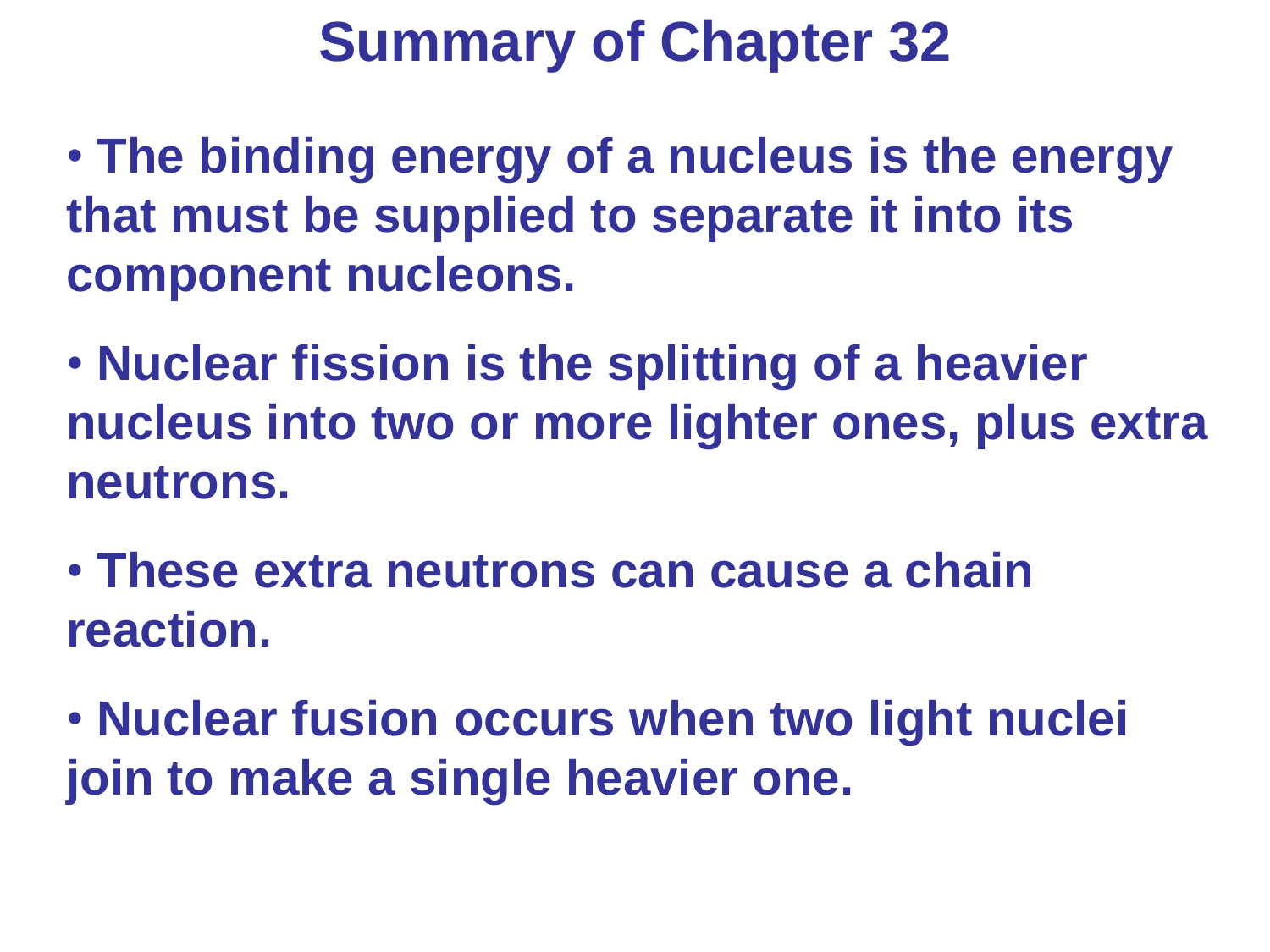- **There are several ways of measuring radiation dose.**
- **Ionization charge:**  $1 R = 2.58 \times 10^{-4} C/kg$
- **Energy deposit:**  $1 \text{ rad} = 0.01 \text{ J/kg}$
- **Relative biological effectiveness:**

the dose of 200-keV X-rays necessary to produce a given biological effect  $RBE =$ the dose of a particular type of radiation

necessary to produce the same biological effect